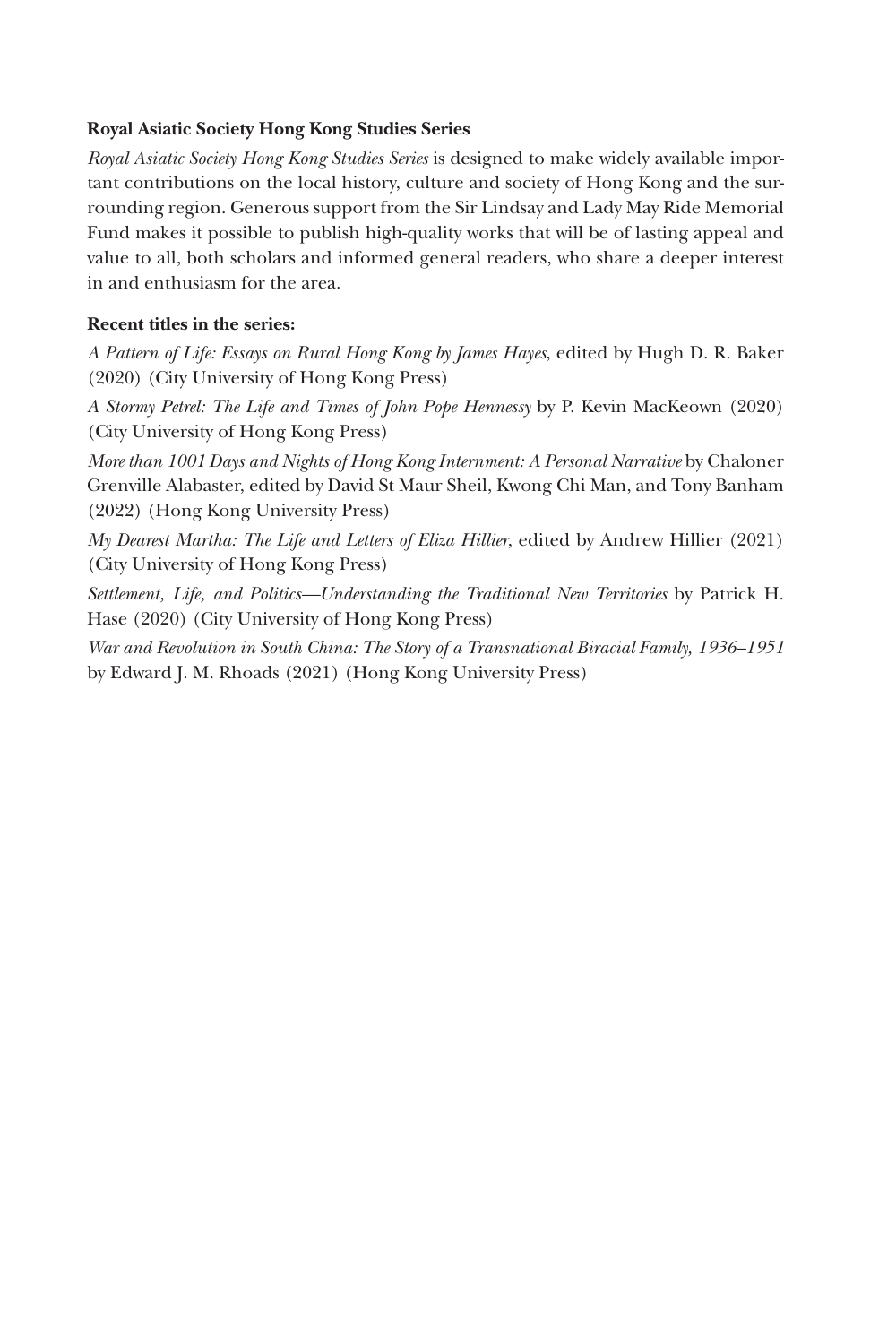# **Grounded at Kai Tak**

Chinese Aircraft Impounded in Hong Kong, 1949–1952

Malcolm Merry

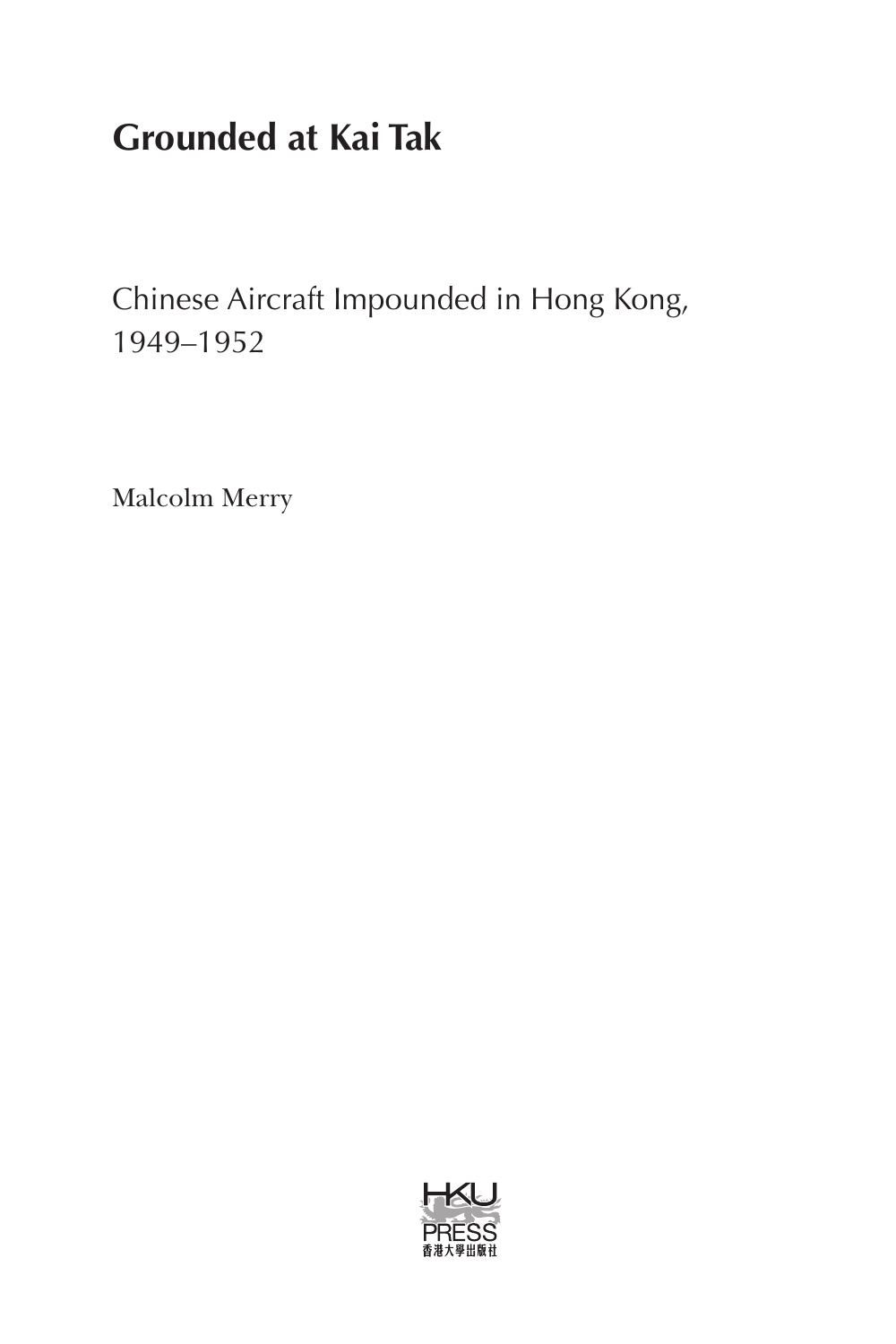Hong Kong University Press The University of Hong Kong Pokfulam Road Hong Kong https://hkupress.hku.hk

© 2022 Hong Kong University Press

ISBN 978-988-8754-15-1 (*Hardback*)

All rights reserved. No portion of this publication may be reproduced or transmitted in any form or by any means, electronic or mechanical, including photocopying, recording, or any information storage or retrieval system, without prior permission in writing from the publisher.

British Library Cataloguing-in-Publication Data A catalogue record for this book is available from the British Library.

#### 10 9 8 7 6 5 4 3 2 1

Printed and bound by Hang Tai Printing Co., Ltd. in Hong Kong, China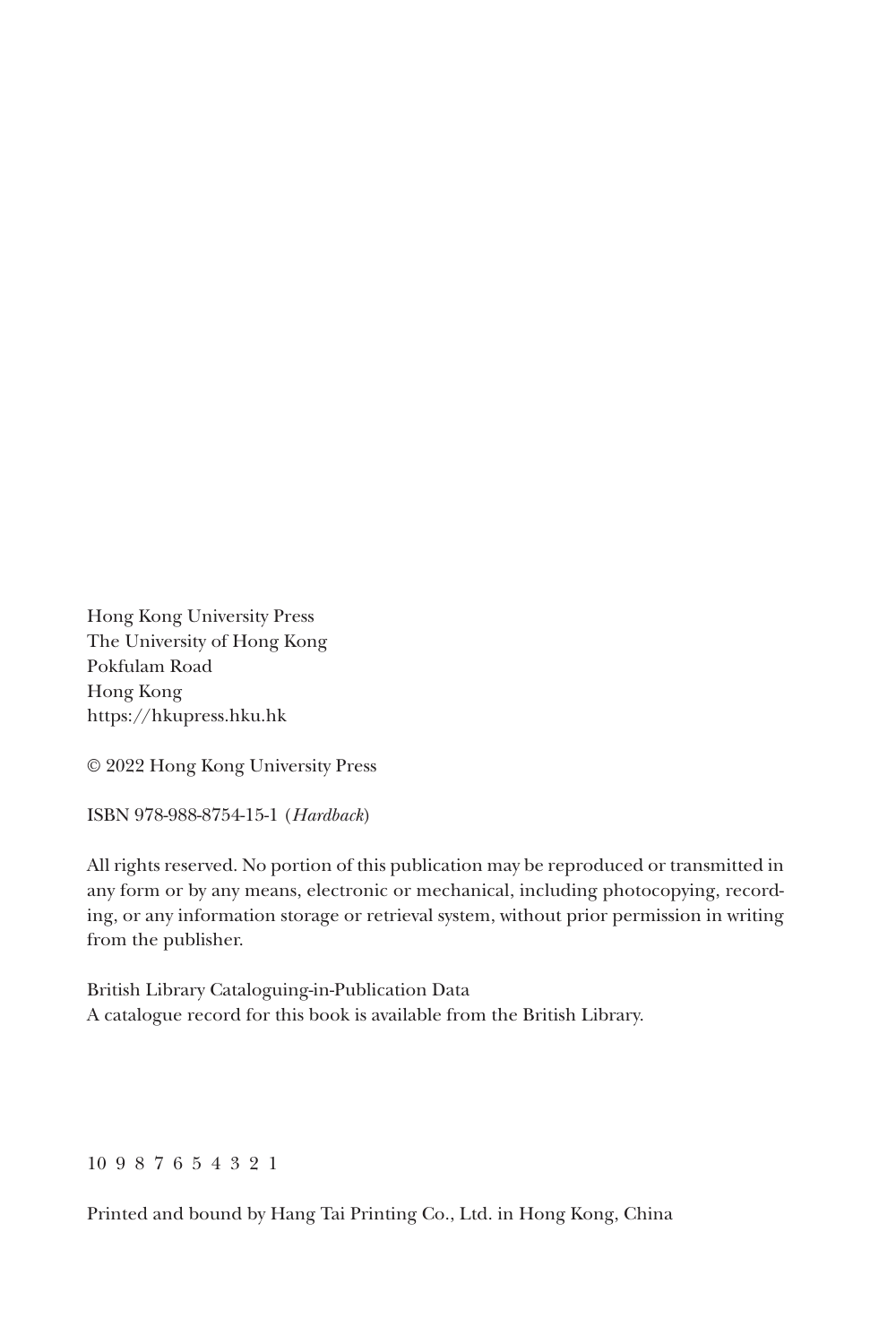## **Contents**

| 1. | The Saga of the Chinese Aircraft                         | 1   |  |
|----|----------------------------------------------------------|-----|--|
| 2. | Hong Kong in 1949                                        | 9   |  |
| 3. | China in 1949                                            | 28  |  |
| 4. | Great Britain in 1949                                    | 44  |  |
| 5. | The USA in 1949                                          | 56  |  |
| 6. | The Planes Fly In                                        | 68  |  |
| 7. | Insurrection                                             | 80  |  |
| 8. | The Tussle for Control                                   | 93  |  |
| 9. | The US Ramps Up the Pressure                             | 109 |  |
|    | 10. Waiting for Judgment                                 | 123 |  |
|    | 11. Sir Leslie's Surprise                                | 137 |  |
|    | 12. Detaining the Planes                                 | 154 |  |
|    | 13. Two Opinions                                         | 167 |  |
|    | 14. A Most Unfriendly Attitude                           | 180 |  |
|    | 15. Change in Mood                                       | 193 |  |
|    | 16. Back to Court                                        | 207 |  |
|    | 17. Full Court Again                                     | 219 |  |
|    | 18. And so to London                                     | 231 |  |
|    | 19. Aftermath                                            | 241 |  |
|    | 20. Appraisal                                            | 250 |  |
|    | 21. Epilogue                                             | 262 |  |
|    | 275<br>Timeline: Chronology of Principal Relevant Events |     |  |
|    | 287<br>Acknowledgements                                  |     |  |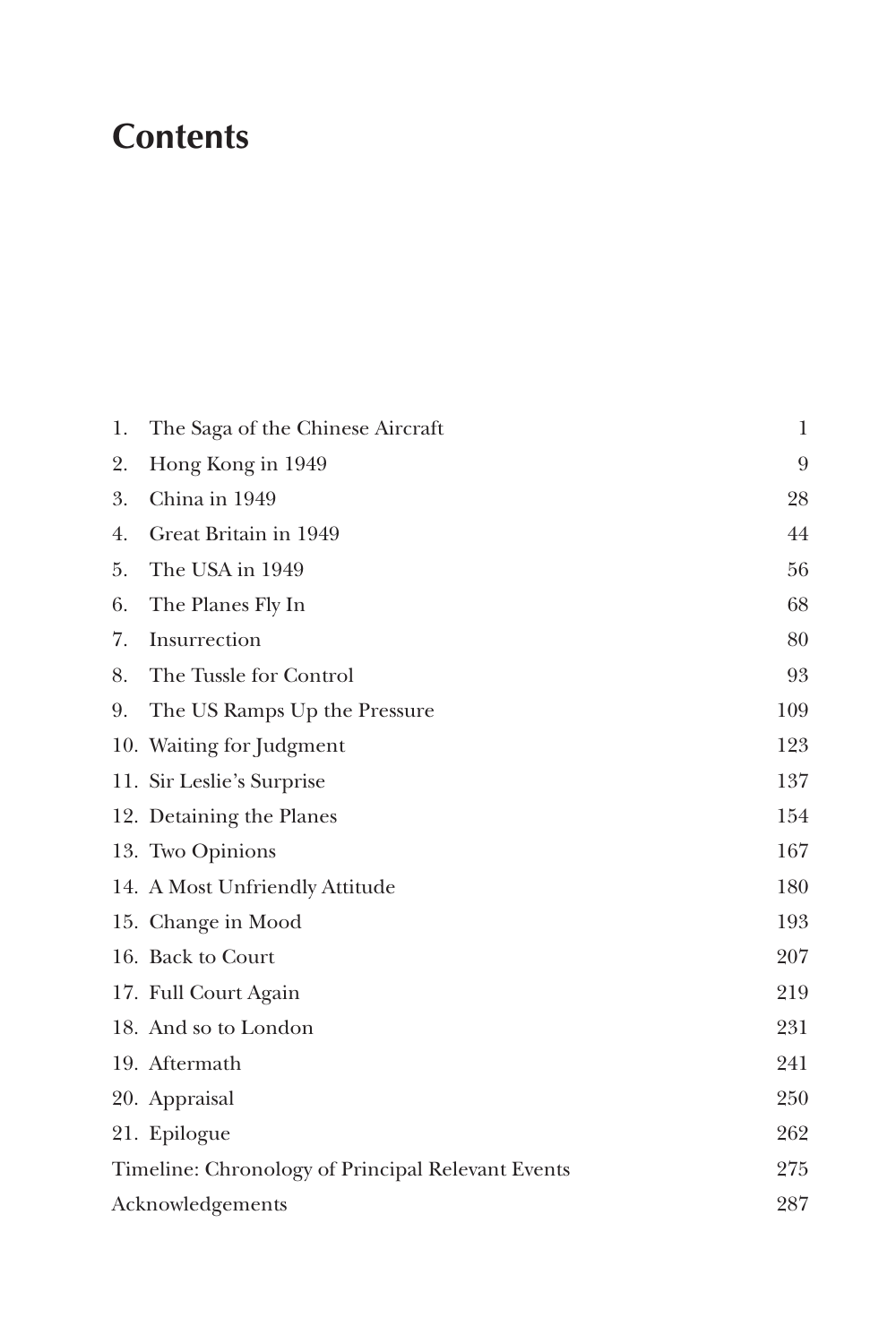## *1* **The Saga of the Chinese Aircraft**

This is the story of the struggle for possession of 71 aeroplanes belonging to the two main Chinese airlines which were stranded at Kai Tak airfield in Hong Kong at the end of the Chinese civil war. They remained there for three years whilst a contest for ownership of them took place in the courts and among politicians and diplomats on three continents. In the process the struggle became entangled with the anti-communist policies of the United States in the emerging 'Cold War', British hopes for restoration of her pre-war commercial position in China, disagreements between nations about recognition of the new government in Peking, and the delicate balance that the government of Hong Kong had to keep to preserve that colony's interests. The fate of the planes strained relations between London and Washington, London and Hong Kong, and Washington and Hong Kong, and prevented the establishment of formal relations between any of them and the new government in Peking.

The tale involves: five governments; two American war heroes; businessmen adventurers; secret intelligence services; the British Prime Minister Clement Attlee, his Foreign Secretary Ernest Bevin and other policy-makers at the UK Foreign and Colonial Offices; the US President Harry Truman, his Secretary of State Dean Acheson and principal officers of the Department of State; the Premier of the People's Republic of China Chou En-lai; the President of the Republic of China Chiang Kai-shek; the Governor, Attorney-General, two Chief Justices and three other Supreme Court judges of Hong Kong; leading advocates at the English and Hong Kong bars and a former Lord Chancellor of England. The saga incited the ire of the government of the People's Republic of China and raised anxiety about the future of Hong Kong.

### **The end of the civil war**

During the spring and summer of 1949 the civil war in China between the Nationalist Kuomintang government of the Republic of China under Chiang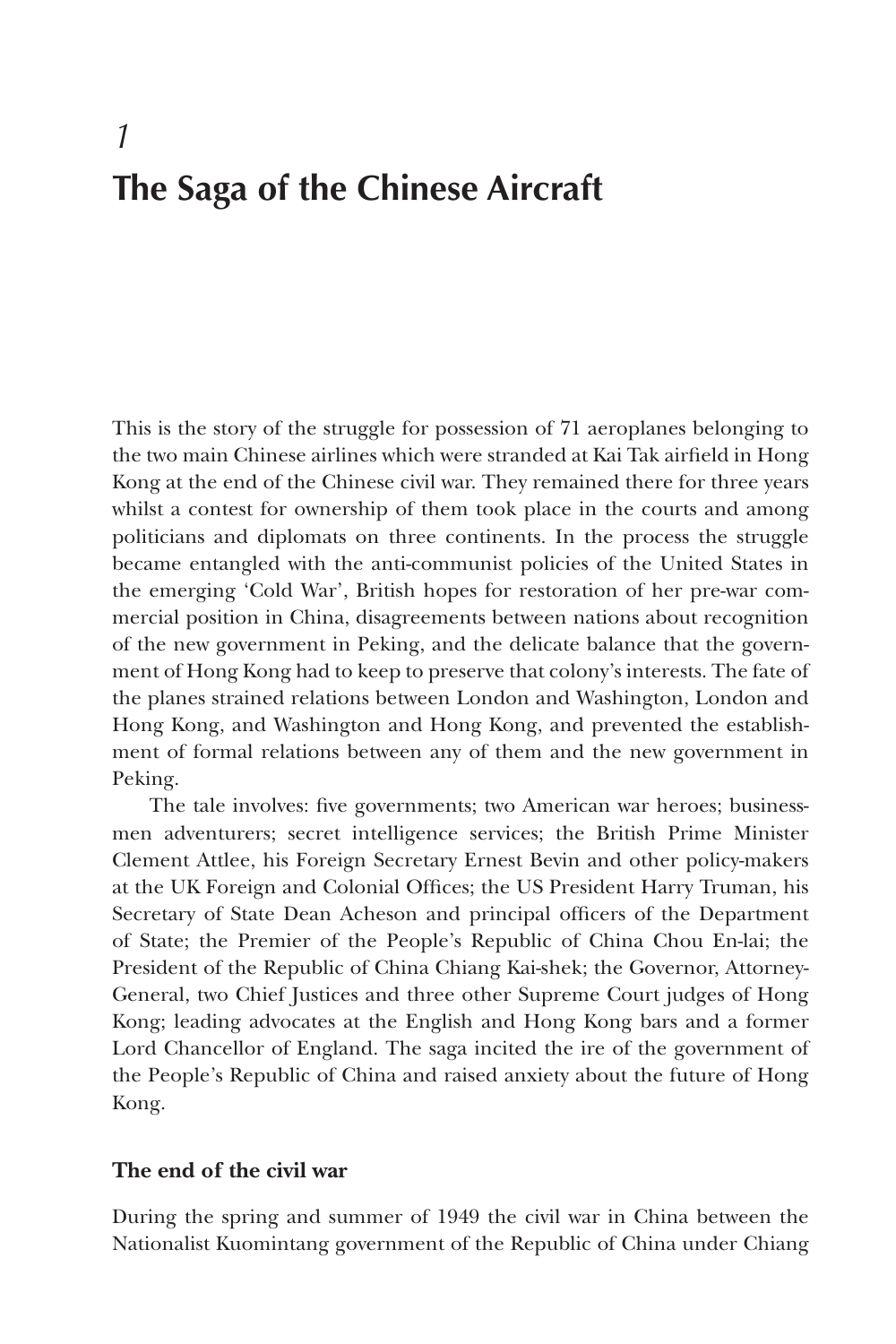Kai-shek and the insurgent Communists led by Mao Tse-tung was approaching resolution. As Communist forces progressively took control of mainland China, the two principal domestic airlines moved most of their passenger and cargo aircraft, together with maintenance workshops, machinery, spare parts and other valuable equipment, to safety at Kai Tak airfield in Kowloon, part of the then British Crown colony of Hong Kong. They also transferred their main offices from Shanghai to the central district on Hong Kong Island.

Both airlines were then controlled by the Nationalist government which hoped to keep the aircraft beyond the reach of the insurgents. The aeroplanes, 82 in all, were parked upon the airport perimeter and decommissioned by the suspension of their certificates of registration.

### **Troubled Hong Kong**

At first the Hong Kong authorities welcomed the aircraft but their attitude soon changed when they realized that the planes might become the subject of a factional squabble which would place Hong Kong in an invidious position between the warring sides and threaten to destabilize the colony. Hong Kong was already in a troubled condition: devastated by Japanese occupation during the Second World War and now inundated with people many of whom were fleeing the chaos in China, the city suffered from over-crowding and an acute shortage of housing. Availability of food was dependent upon uncertain supplies from the mainland. Unemployment and poverty were widespread. Social tensions were exacerbated by factionalism with supporters of one or other side in the civil war vying for support from and control of trade unions, schools and newspapers. The economy, which had been recovering quite well from the Japanese occupation, had been set back by disruptions, restrictions and blockades arising from the civil war.

The authorities were also concerned that the Chinese aircraft would impede expansion of the military facilities of the Royal Air Force base at the airfield. That expansion was part of the build-up of British forces in Hong Kong designed to deter aggression from the mainland. In 1949 a number of temporary army barracks were opened to accommodate a doubling of the garrison, roads capable of taking tanks and other heavy vehicles were constructed in border areas, and work began on another airfield in the rural New Territories. In the meantime the colony had to make do with modest Kai Tak which had been regarded as inadequate for future needs more than a decade earlier.

The small airfield was becoming packed with aircraft. However, the directors and managers of the Chinese airlines refused to move their aeroplanes. They saw advantages in keeping the planes in a jurisdiction under foreign control yet close to China. The American airline Pan Am had invested both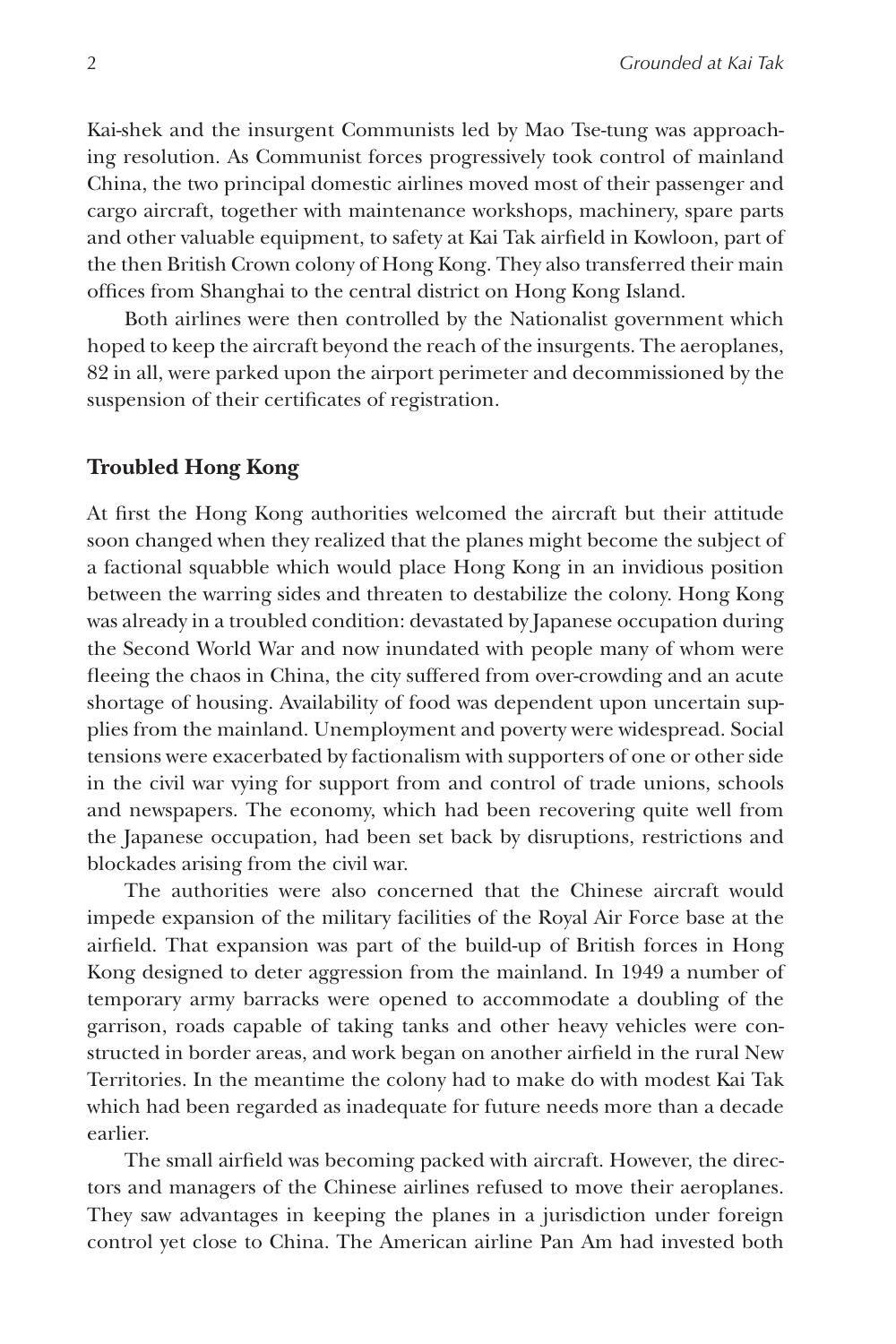money and personnel in one of the airlines in anticipation of a boom in air carriage within and to the mainland once the civil war was over and saw no point in decamping to Formosa, as Taiwan was then commonly called in English, which was likely to be under Nationalist control whilst the rest of China became a communist state. The directors thought the Communists might look more favourably upon readmitting the planes if they were based in neutral Hong Kong. Approaches by the Governor to the US Consul-General and to local directors of Pan Am asking that the planes be removed proved fruitless.

### **Uprising**

The airlines' directors, now based in Taipei, were in for a shock, however. A few weeks after the declaration on 1 October 1949 of the formation by the Communists of the Central People's Government of the People's Republic of China, the new Premier, Chou En-lai, declared the planes the property of his government. The general managers and most of the staff of the airlines switched allegiance to that government. In mid-November they and members of a trade union sympathetic to the Communists seized control of the planes, claiming to act on behalf of the new government. Defectionist aircrew flew a dozen of the planes back to China. The Nationalists responded by dismissing the defectors, appointing new managers and asking the Hong Kong authorities for help. But the authorities maintained determined neutrality and refused to intervene, except to announce that the aircraft would not be permitted to fly pending clarification of whether the Communist government accepted the existing Anglo-Chinese air agreement.

To the discomfort of the Hong Kong and the British governments, which hoped to foster good relations with the new masters in Peking and were considering early recognition of the change in government, the dispute escalated with both sides resorting to the courts and to self-help measures. Court injunctions were granted but the communist sympathizers remained in possession of the aircraft. Political rhetoric raised the temperature.

Two American aviation entrepreneurs who operated a small third airline in China, Lee Chennault, a retired US air commander and founder of the Flying Tigers, and his business partner the unconventional Whiting Willauer, then stepped in. They obtained permission from Chiang Kai-shek to represent the Nationalist government in efforts to wrest back the aircraft. They surreptitiously let down the tyres of some of the aircraft and circulated rumours designed to discourage removal of further planes. They posted guards around the planes but the Governor of the colony, Sir Alexander Grantham, fearing that fighting and political trouble would break out, ordered the police to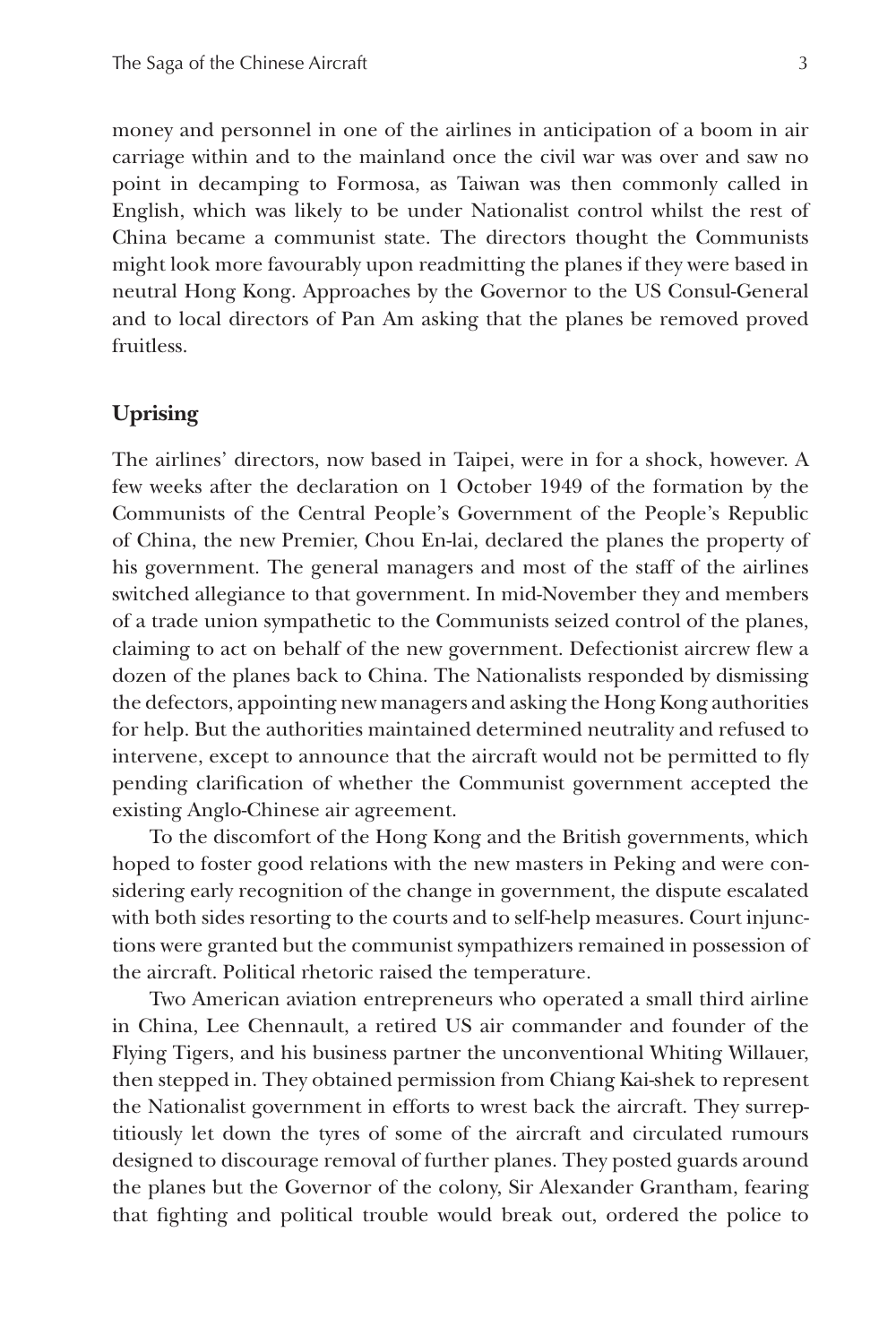remove the guards. Communist sympathizers then resumed control of the planes.

### **Sale and resale**

The plot thickened in mid-December when the Nationalists, now in Taiwan but still recognized by most countries as the government of China, agreed to sell the aircraft and equipment on complicated terms to Chennault and Willauer. They in turn swiftly resold the planes to an American company in which they and a group of shadowy investors held interests. The scheme was devised and the investors led by a political fixer and Washington insider, Thomas 'Tommy the Cork' Corcoran.

The company engaged the colourful William 'Wild Bill' Donovan, soldier, politician and lawyer-turned-spymaster, to direct a campaign in Hong Kong, London and Washington for the release of the planes to the company.

#### **American pressure**

The extensive influence of Donovan and the investors became apparent when the US State Department lent its support to the campaign. During the final weeks of 1949 and the early weeks of 1950, as an application was being prepared to Hong Kong's Chief Justice for the planes to be put under the custody of court-appointed receivers pending a decision upon their ownership, American interests in London and Hong Kong exerted unrelenting diplomatic and political pressure. Their concerns were to prevent the aircraft being used to invade Formosa and to ensure that American property rights be respected.

Urgency was given to their efforts by Britain's impending formal recognition of the new regime in Peking. Official recognition had been debated between Western governments for months. Now that the Central People's Government (CPG) of the People's Republic of China (PRC) was in charge of nearly all of mainland China, Britain's Labour government wanted to accept reality and extend formal recognition soon in the hope of striking up good relations with Peking and assisting British investment in China. But they also wished to move in step with their allies in the Commonwealth, Europe and, if possible, America. The US administration, however, had different priorities. Guided by the 'Truman doctrine' of defending freedom by resisting totalitarian expansion, constrained by an emerging anti-communist mood at home, and encumbered by a history of support for the failed Nationalists coupled with antagonism towards the Chinese Communists, the administration was in no hurry to accord recognition. Although both were reluctant to admit it, the UK and the US each adopted their own policy towards Communist China.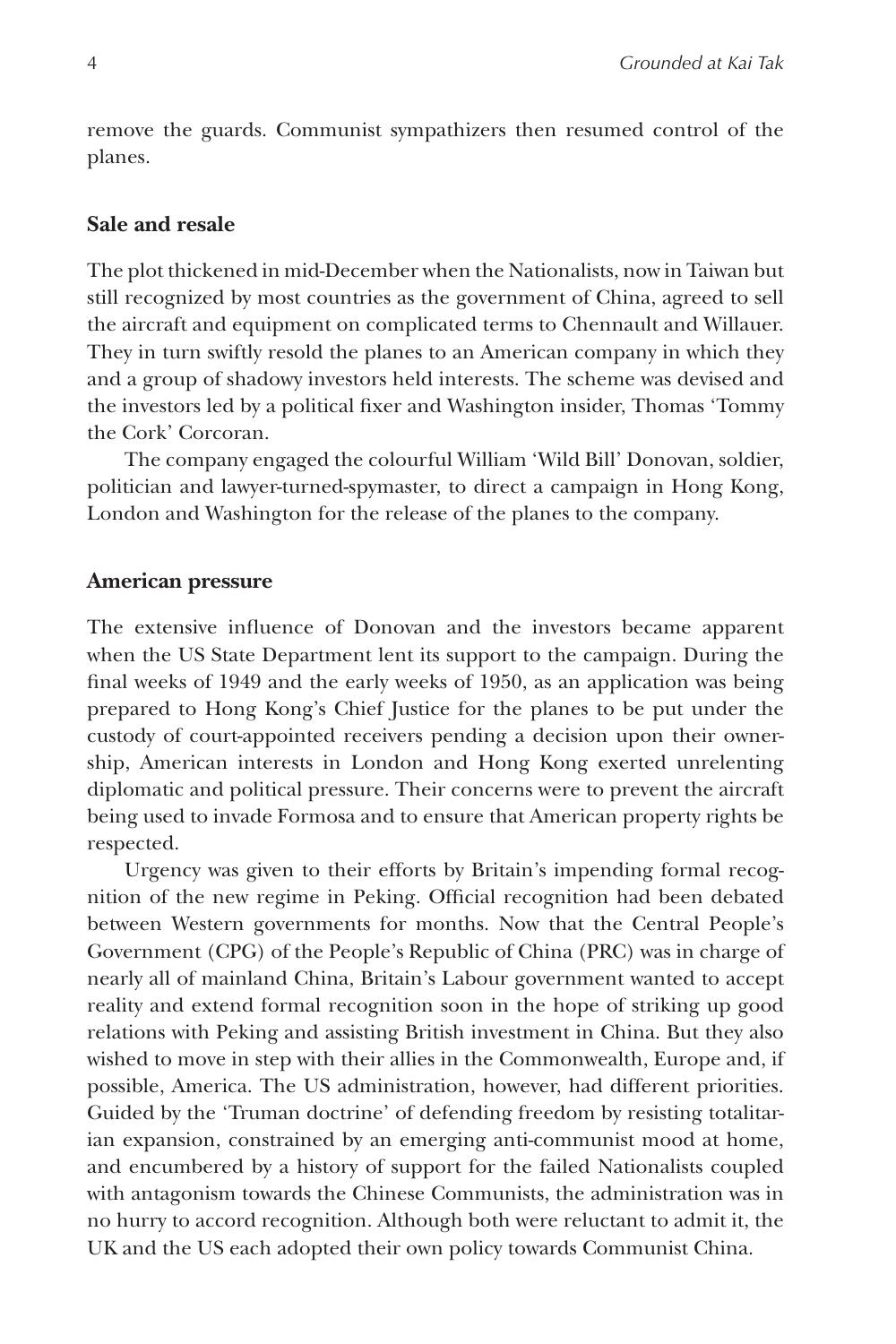The Americans feared that recognition by Britain, and thus Hong Kong, would retrospectively bestow title to the aircraft on the new government which now controlled the airlines. They wanted Governor Grantham to take immediate executive action to release the aircraft into US control. Donovan confronted both Grantham and the colony's attorney-general, suggesting dire consequences for Britain and themselves if this was not done. The pair refused, saying that such action would amount to deciding title to the planes, a legal matter for the courts.

The Foreign Office in London was so concerned that it convened a meeting of its most senior policy and legal advisers to discuss their options and to suggest to ministers the course to take. Their meeting concluded that ownership was for the courts to decide and that the British government could not interfere with the process of justice. This became a mantra for both British and Hong Kong officials throughout the saga. But at the same time the Foreign Office was reassuring the State Department that the outcome would be acceptable.

In the first week of January 1950 the American company began legal proceedings claiming possession of the planes and other assets of the Chinese airlines. Later the same day the UK government extended formal recognition to the CPG of the PRC as the government of all China and confidently offered to establish diplomatic relations with them. The reply was: only if you give us our planes back and vote for us to join the United Nations.

### **Rival claimants**

The CPG having demanded the return of its 'sacred property' and intimated that future relations with Britain would be affected by the attitude of the authorities in London and Hong Kong to the return of the aircraft, the fate of British investments on the mainland seemed to hinge on the outcome of the dispute.

The US Civil Aviation Authority meanwhile cut corners to enable the airliners to be registered speedily as American. Registration was a pre-requisite to their being allowed to fly. The Nationalist government in Taipei certified the genuineness of the sale to the US investors. The authorities in Peking likewise registered the planes as belonging to the PRC. Hong Kong and Britain, caught in the middle, played for time and searched for excuses to impound the planes.

In anticipation of the court hearing, the Chief Justice asked the Foreign Office in London a series of questions about which regime was recognized by Britain as the government of China, and as of what dates. The reply, which took more than two weeks to prepare, was complex and revealing, yet turned out to be economical with the truth.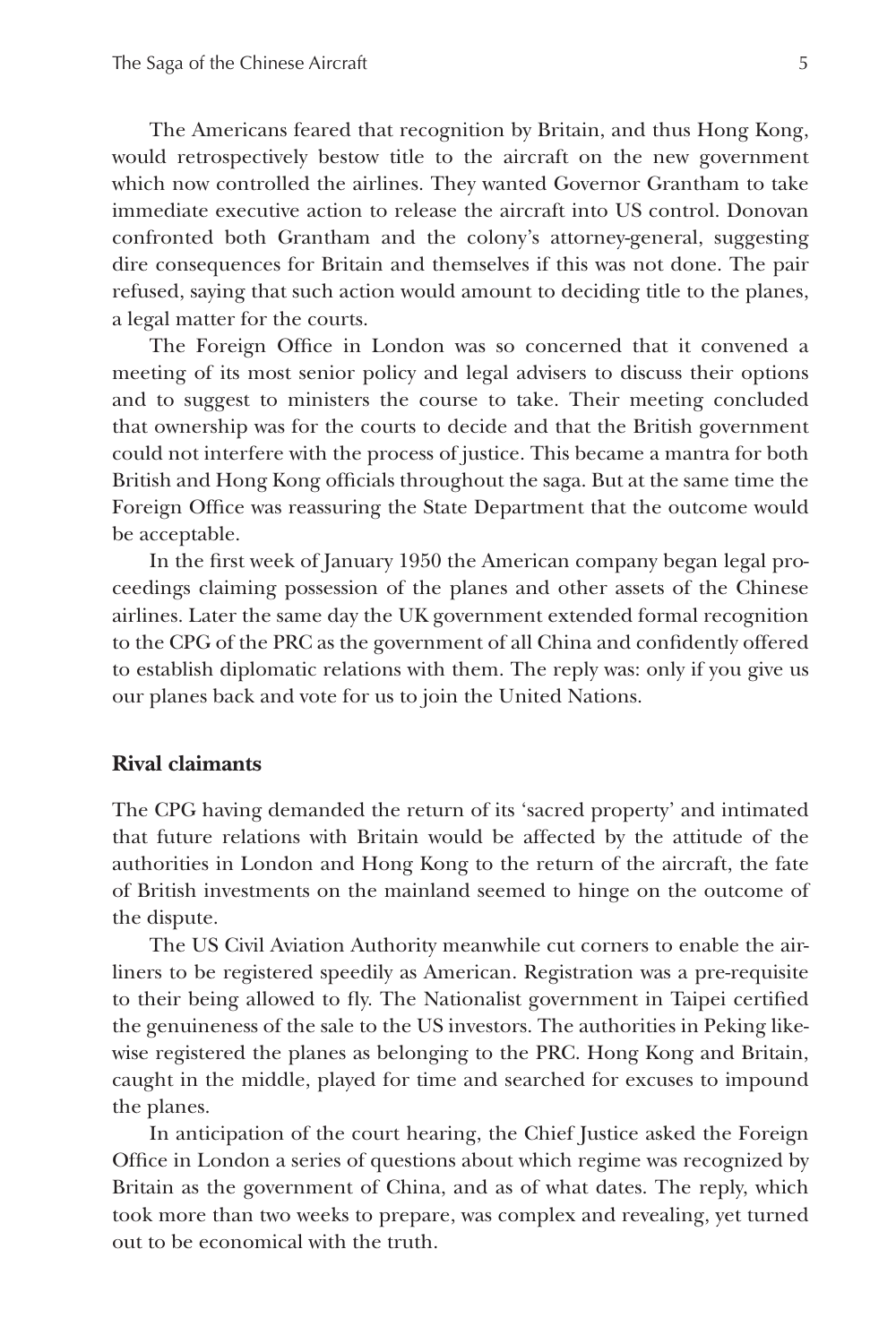### **Leading case**

As the legal case made its way slowly through the Hong Kong courts, authorities there and in London, fearing that the American company might abandon its appeal or that the communists might dismantle the aircraft and ship them out, continued to debate how best to prevent the planes' removal.

The legal issues were eventually resolved in mid-1952 by Hong Kong's then highest court, the Judicial Committee of the Privy Council sitting in London. There, removed by distance and time from the original realities surrounding the dispute, a more forensic analysis took place. The judgment, delivered by Britain's most experienced lawyer-politician, became one of the leading public international law cases on the recognition of governments.

By the time of the final adjudication, the planes had spent more than three years deteriorating in heat, humidity and storms on the apron at Kai Tak. For the winner it was to prove a costly, pyrrhic victory.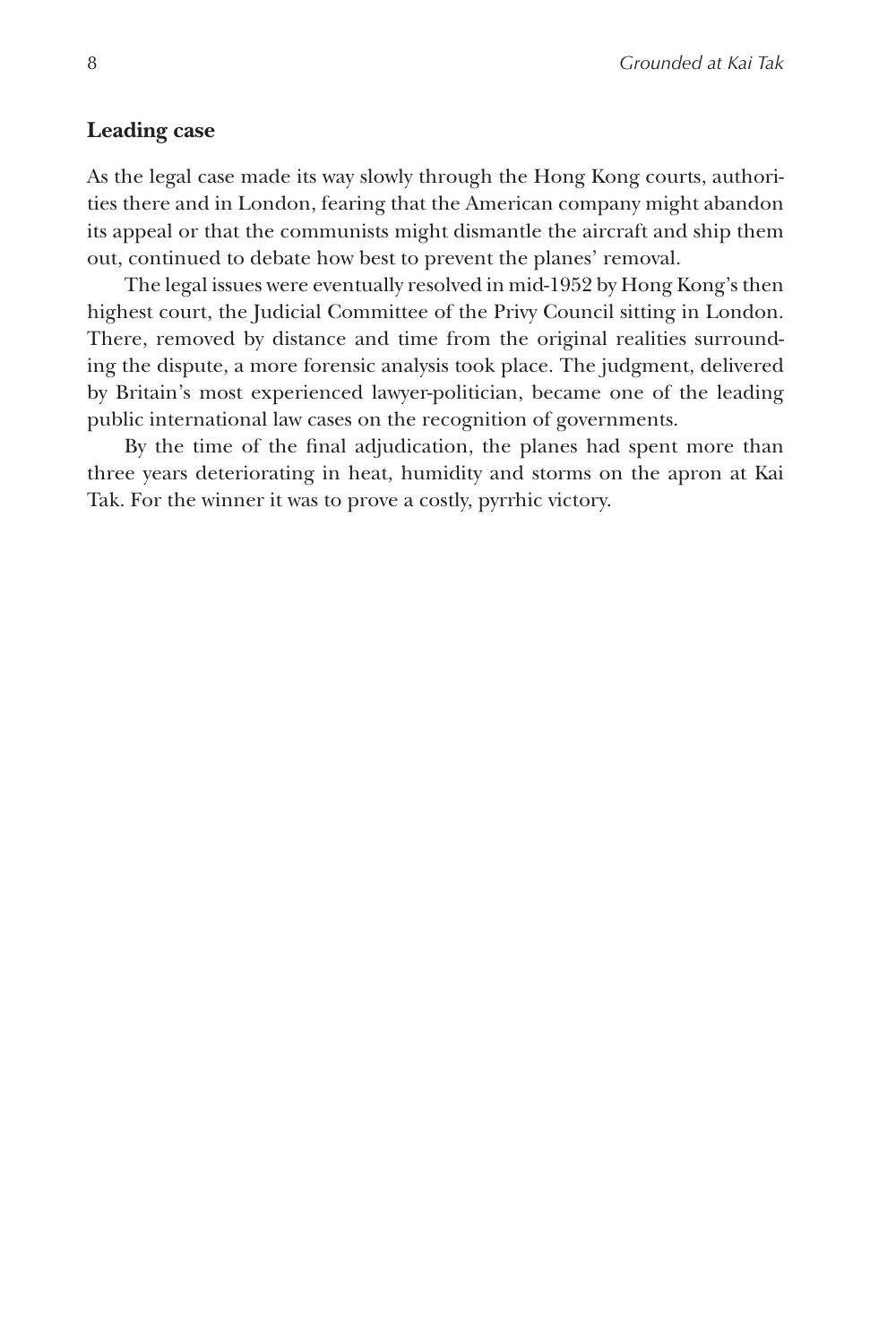## *8* **The Tussle for Control**

Willauer flew to Taipei on 10 November 1949. There he found General Chow, commander of the Nationalist air force, in a state of distress. Willauer's plan was to seek authority to represent the Nationalist government in matters concerning the two airlines, including their aeroplanes, in Hong Kong. He had prepared a memorandum for Chiang Kai-shek.

The memorandum warned that the defections of employees and loss of all the planes would place Taiwan in danger of invasion and undermine the morale of loyal staff and of Chiang's remaining supporters who would see that their last means of escape had disappeared. As a result, panic might spread in the parts of China remaining in Nationalist hands, it claimed.<sup>1</sup> Willauer asked to see the Generalissimo to explain the gravity of the situation. An appointment was made for 8:30 the next morning.

Willauer duly met Chiang, delivered the memo and requested permission to 'neutralize' the remaining airplanes on behalf of Chiang's government. He outlined his plan then began negotiations with government representatives.

### **Flurry of activity**

Meanwhile in Peking Chou En-lai was declaring all the aircraft to be the 'sacred property' of the People's Republic of China. On or about 12 November, the CPG's Minister of Communications purported to appoint C. L. Chen general manager of CATC and C. Y. Liu general manager of CNAC, the same posts that they had held under the Nationalists. Directors were appointed and instructions given.

That same day Chen and Liu were dismissed by the Nationalist government whose Minister of Communications came to Hong Kong urgently from Taiwan. Next day the minister appointed a loyal senior local employee, Ango Tai, as both a member of the Board of Governors of CATC and as Vice-President

<sup>1.</sup> William M. Leary, 'Aircraft and Anti-Communists: CAT in Action, 1942–52', *China Quarterly* 52 (1972): 654–699, 656; Victor S. Kaufman, 'The United States, Great Britain and the CAT Controversy', *Journal of Contemporary History* 40, no. 1 (2005): 95–113, 99.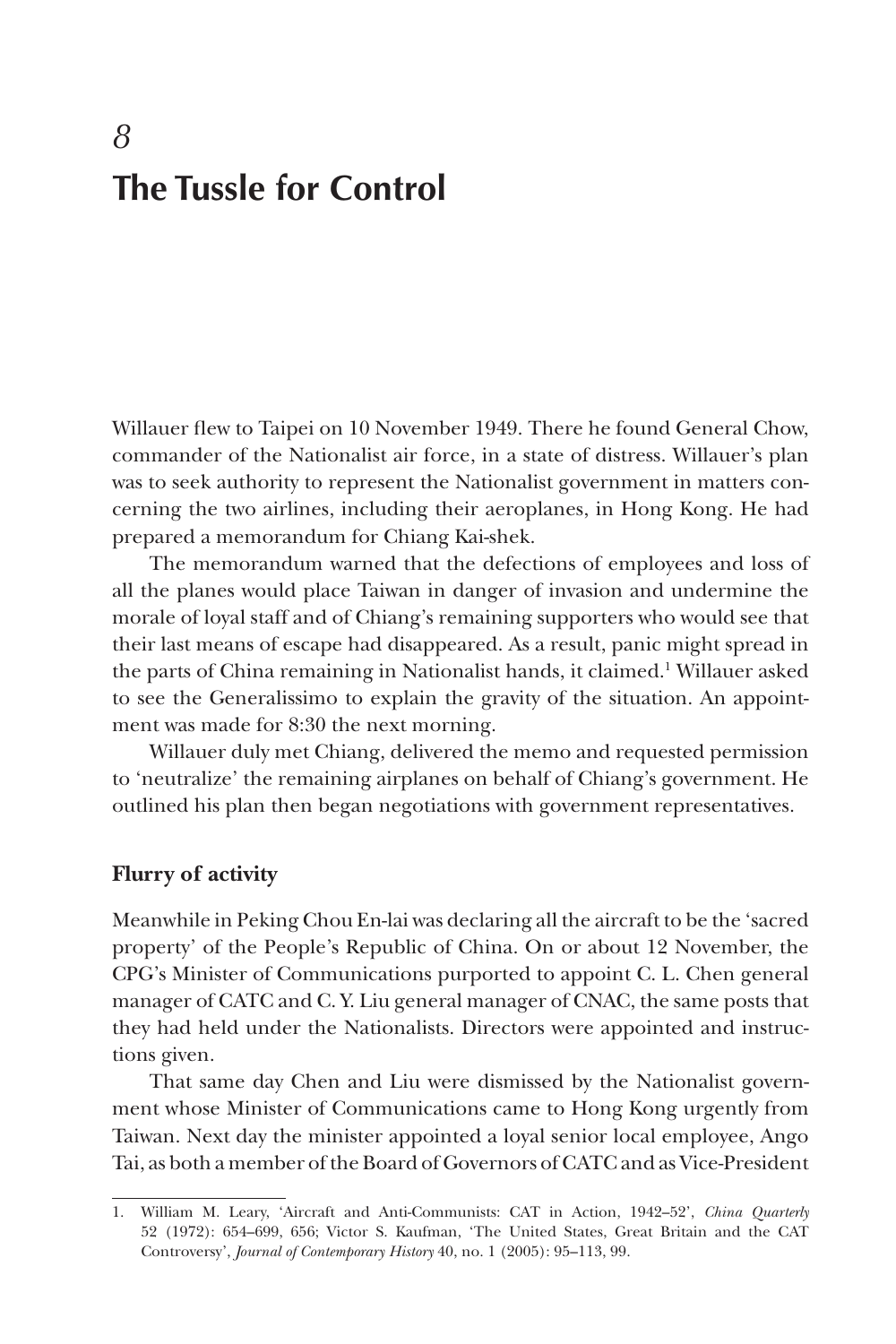and Acting President of the Board and instructed Tai to regain control of the remaining planes. All employees were suspended until they had been vetted for loyalty.

The flurry of activity continued as the Nationalists' Minister of Foreign Affairs, George Yeh, informed the Hong Kong government that the certificates of registration of all the aircraft had been suspended by the aviation authorities in Taipei and that the licences of all the aircrew had also been suspended. Yeh asked the Hong Kong authorities to immobilize the remaining aircraft and suspend the Kai Tak identification permits of all CNAC and CATC employees. In reply, Governor Grantham suggested that Yeh arrange for the collection and return of the permits. The 71 aircraft remained under the control of the airlines' (ex-)employees. Ango Tai and his colleagues could not reach the planes. Tai made efforts to regain control. He sought the advice of a firm of solicitors who in turn consulted counsel. Several legal actions were begun in Hong Kong with the intention of freeing the planes from the recalcitrant employees and their supporters.

On Tuesday 15 November the Central People's Government began to pay the staff of CATC, just before Ango Tai dismissed the defecting employees. Tai also appointed William R. Parker, an employee of CAT, to take charge of security and arrange for the planes to be guarded. Parker engaged a squad of Sikhs as guards. They took up position around the aircraft. This alarmed Grantham who feared that violence would break out between the guards and the defectors, each with support from political sympathizers and consequent risk of escalation. He ordered that the Sikhs depart, which they did, leaving employees loyal to Peking to retake control. Those employees expressed the intention to stay until the British government recognized the CPG.

Grantham also announced that the aircraft would not be permitted to depart until an air agreement had been made between the Hong Kong government and the new authorities in China. This ensured that the status quo would remain for the time being.<sup>2</sup>

### **Stand-off**

An impasse had been reached but it favoured the communists since they held the aircraft on the ground. Willauer was alarmed. Although the Nationalists were preparing for legal action, he feared that before any court ruling more of the planes would participate in unauthorized departures or that the workers

<sup>2.</sup> William M. Leary, *Perilous Missions: Civil Air Transport and CIA Covert Operations in Asia* (Tuscaloosa: University of Alabama Press, 1984), 656–657; Kaufman, 'The CAT Controversy', 99–100; Foreign Office memorandum, 'Chinese Aircraft at Hong Kong', 18 March 1950, 2; Gould J in *Civil Air Transport Incorporated v Central Air Transport Corporation* (1951) 35 HKLR 162, 172–175, 177–179; Howe CJ in *Civil Air Transport Incorporated v Central Air Transport Corporation* (1951) 35 HKLR 22, 36–43; *Civil Air Transport Incorporated v Central Air Transport Corporation* [1953] AC 70, 83.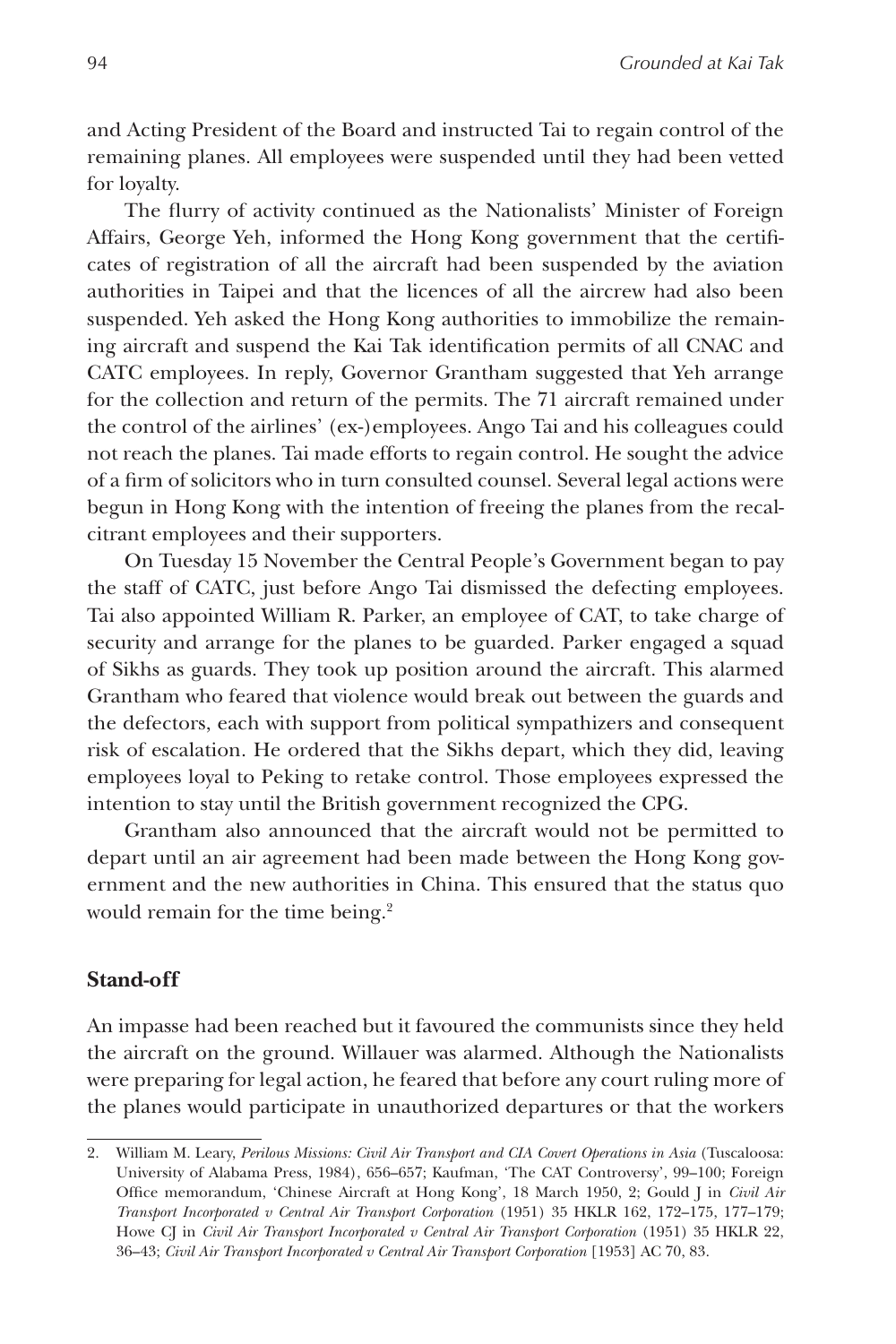would start to dismantle the planes preparatory to shipping them out by sea or road. So one evening he led a group of CAT employees on a foray to Kai Tak in which they let down the tyres of some of the planes. He also spread rumours that trucks would be driven across the path of any aircraft attempting to take off.3

On Thursday 24 November legal actions were started by Ango Tai for CNAC, by CATC and by the China National Resources Commission against 20 named former employees of those organizations who were believed to be communist sympathizers. The writs sought injunctions restraining the defendant ex-employees, their servants or agents from disposing of or dealing with the plaintiffs' assets, and damages for trespass. The solicitors for the plaintiff organizations were a long-established (and still existent) law firm, Wilkinson and Grist.

The matter was handled by Mr Blake, the senior partner of the firm. A survivor of military service in the First World War and internment in the Second, Denis Henry Blake was a pillar of the expatriate colonial establishment. He had been with Wilkinson and Grist for thirty years, since shortly after returning from the First World War during which he had been wounded and then chosen to undertake a speaking tour of the United States in an effort to stimulate army recruitment. He had been trained before the war as a solicitor in the office of the Town Clerk of his native Great Yarmouth in Norfolk. In Hong Kong, the firm promoted Blake to partner within five years. During the 1920s he had handled the legal side of the development of the country club, golf course and 23 'taipan houses' with out-buildings and grounds at Shek O on the then-remote southeastern promontory of Hong Kong Island. Blake had extensive business and community involvement, having been chairman of the Hong Kong Club and of the Automobile Association and serving on numerous councils and committees including those of the Law Society, the General Chamber of Commerce, and the Yacht Club. He held directorships of large companies.4 He was a member of a Masonic Lodge much favoured by judges, lawyers and policemen.

No number of contacts or amount of influence, however, could readily solve a practical problem that faced Blake and his clients. This was the difficulty of identifying who was actually preventing access to the aircraft. Since Willauer and the Nationalist sympathizers could not get close to the planes and since those now in charge on the Nationalist side had not been involved with the airlines before in Hong Kong, they could not name all the people who were actually holding the aircraft. So the 20 names stated as defendants

<sup>3.</sup> Leary, 'Aircraft and Anti-Communists', 657; Martha Byrd, *Chennault: Giving Wings to the Tiger* (Tuscaloosa: University of Alabama Press, 1987).

<sup>4.</sup> Carl T. Smith, *History of Wilkinson and Grist*, unpublished manuscript; this and other information was kindly provided by Mr John Budge of Wilkinson and Grist.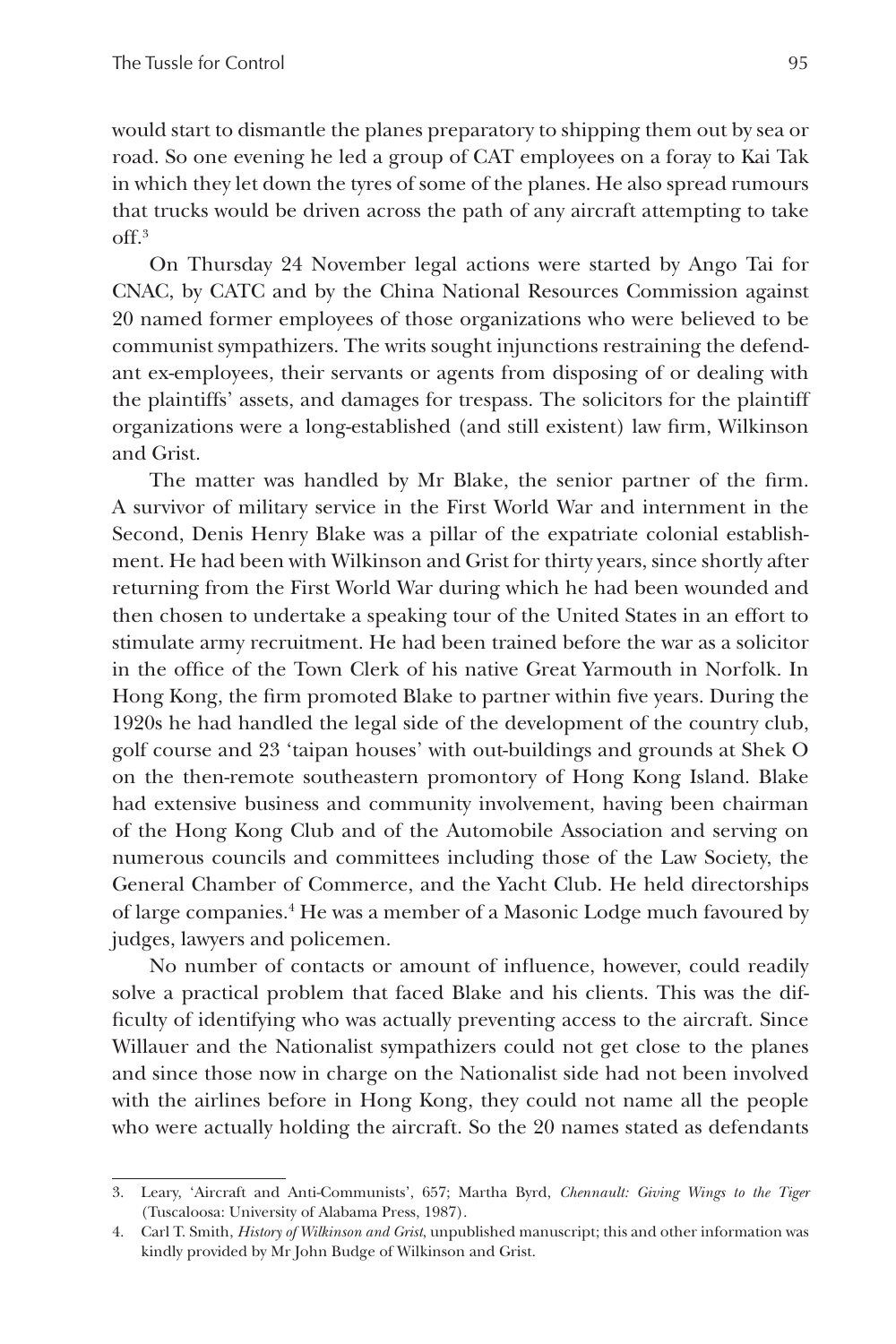on the writs were somewhat speculative. Anyway, it is likely that those holding the planes changed from time to time.

Wilkinson and Grist promptly used a procedure designed for emergencies by which, without first giving notice to the defendants, they asked an available judge for an interim injunction, that is to say, an urgent provisional order preserving the current position until trial or further court order.<sup>5</sup> Their application was heard by the Chief Justice, Sir Leslie Gibson, who made a decision prohibiting the ex-employees from removing the airlines' planes or equipment from Kai Tak and from entering the airlines' property there. Sir Leslie set a date, 21 December, for all parties to come back to court and argue about whether the injunctions should be continued.

Next day, the defendants, or some of them, retaliated. Probably stung by the letting-down of the tyres, they engaged lawyers who asked another judge, Mr Justice Gould, for a similar order directed at the three plaintiffs. (Presumably Sir Leslie Gibson was not available.) These applicants were all believed to be communists or their sympathizers. The injunction was granted, so both sides were forbidden by law to touch the aircraft.

A few days later Wilkinson and Grist asked the Attorney-General, John Griffin, for government assistance in identifying those in control of the remaining aircraft. They were concerned that the injunctions would not be obeyed, for the defendants named in the proceedings did not seem to be those actually in control. They suggested that court bailiffs and the police had a duty to assist. The suggestion has the mark of Chennault and Willauer about it, for the Hong Kong solicitors would have been aware that the police would not be involved in helping parties to a civil dispute, especially one of such sensitivity, and that bailiffs are relevant only after a court judgment has been given. Griffin rejected the suggestion but, lest there be a breach of the peace, did arrange for the police to attend at Kai Tak to protect representatives of the plaintiffs as they questioned those guarding the aircraft and warned them of the terms of the injunctions. The police appeared at the airfield at the appointed time but the airlines' representatives did not. Presumably the representatives were afraid of being publicly identified as anti-communist. This may also explain why representatives of the plaintiffs did not act upon the Governor's suggestion, in response to George Yeh's request of 13 November that employees' permits to enter Kai Tak be suspended, that the airlines themselves collect employees' passes to enter the airfield so as to deny them access to the aircraft.

In their efforts to bar the Nationalists from the planes the dissident employees could call upon the support of trade unionists and other communist sympathizers working at the airport or living nearby. Just across the

<sup>5.</sup> Now under Order 29, rule 1 of the Rules of the High Court.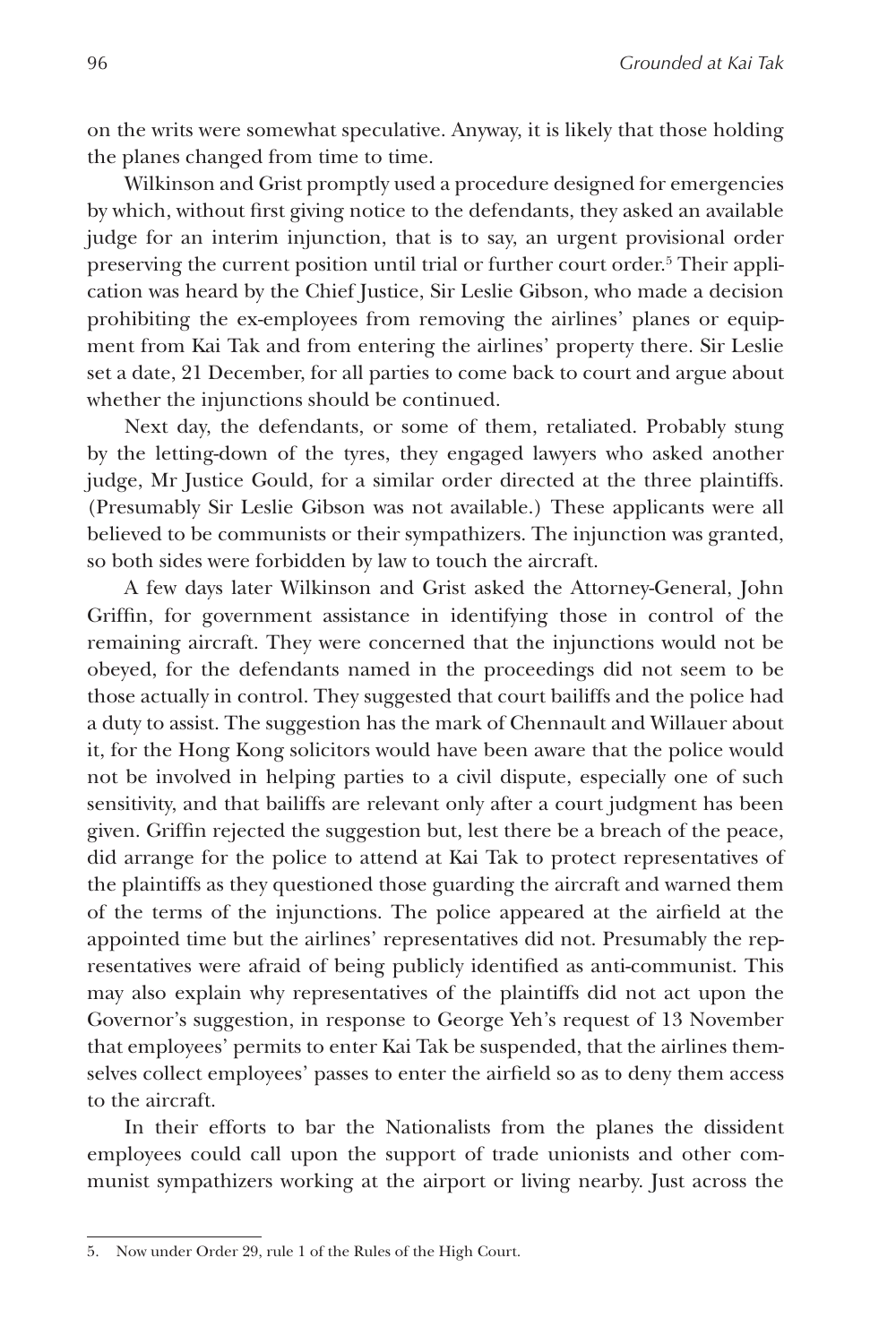road that skirted outside the airport's apron, between Kai Tak and the Walled City, lay a recently developed area of four- and five-storey buildings known as Kowloon City. The post-war expansion of population had turned this into a crowded residential and commercial area. During the war Kowloon City, with its ready access to the Sai Kung peninsula infested by Communist guerrillas, had been an urban centre for those resisting the Japanese. After the war a significant number of residents retained those sympathies. They were readily mobilized by trade unions to support the airline rebels.

The dissident employees could expect support from another source, the CPG. On 3 December 1949 Chou En-lai issued a statement that the right of his government to the two airlines' property in Hong Kong deserved respect and proper protection by the Hong Kong authorities. The statement was surprisingly mild and made no claim that the dissidents or their supporters were acting on behalf of the CPG.6

### **The US steps in**

With the legal route leading nowhere for the time being, Willauer and Chennault were keen to find a way to break the impasse. They had been agitating for action in Washington DC and through their friends at the CIA, emphasizing the potential of the aircraft for use against the large islands still in KMT hands, Formosa and Hainan. This led the US State Department on 1 December to inform the British Foreign Office of its concern. Although aware that legal processes must be allowed to take their course, they asked whether there might be some 'extraordinary measures' that the Governor could take to prevent the aircraft falling into Communist hands. The next day Livingston Merchant, the Deputy Assistant Secretary of State for Far Eastern Affairs, fortified the concern by orally telling the counsellor at the British Embassy in Washington DC of the importance of not allowing the Communists to have the planes. He requested that the UK government take all feasible and necessary steps to prevent that.<sup>7</sup>

This began a period of mounting agitation and complaint by US interests aimed at putting pressure on the British government, and also the Hong Kong government, to do something to help them. It continued throughout December 1949 and January 1950 until and beyond the hearing of the substantive legal issues by the Chief Justice in February. Arthur Ringwalt, the China specialist at the US Embassy in London, recalled going over to the Foreign

<sup>6.</sup> Shao Wenguang, *China, Britain and Businessmen: Political and Commercial Relations, 1949–57* (Basingstoke: Macmillan, 1991), 77, fn 66.

<sup>7.</sup> Foreign Office memorandum, 'Chinese Aircraft at Hong Kong', 2; Kaufman, 'The CAT Controversy', 101; record of proceedings of the US Senate Sub-committee on Appropriations for 1951, 272 and 718.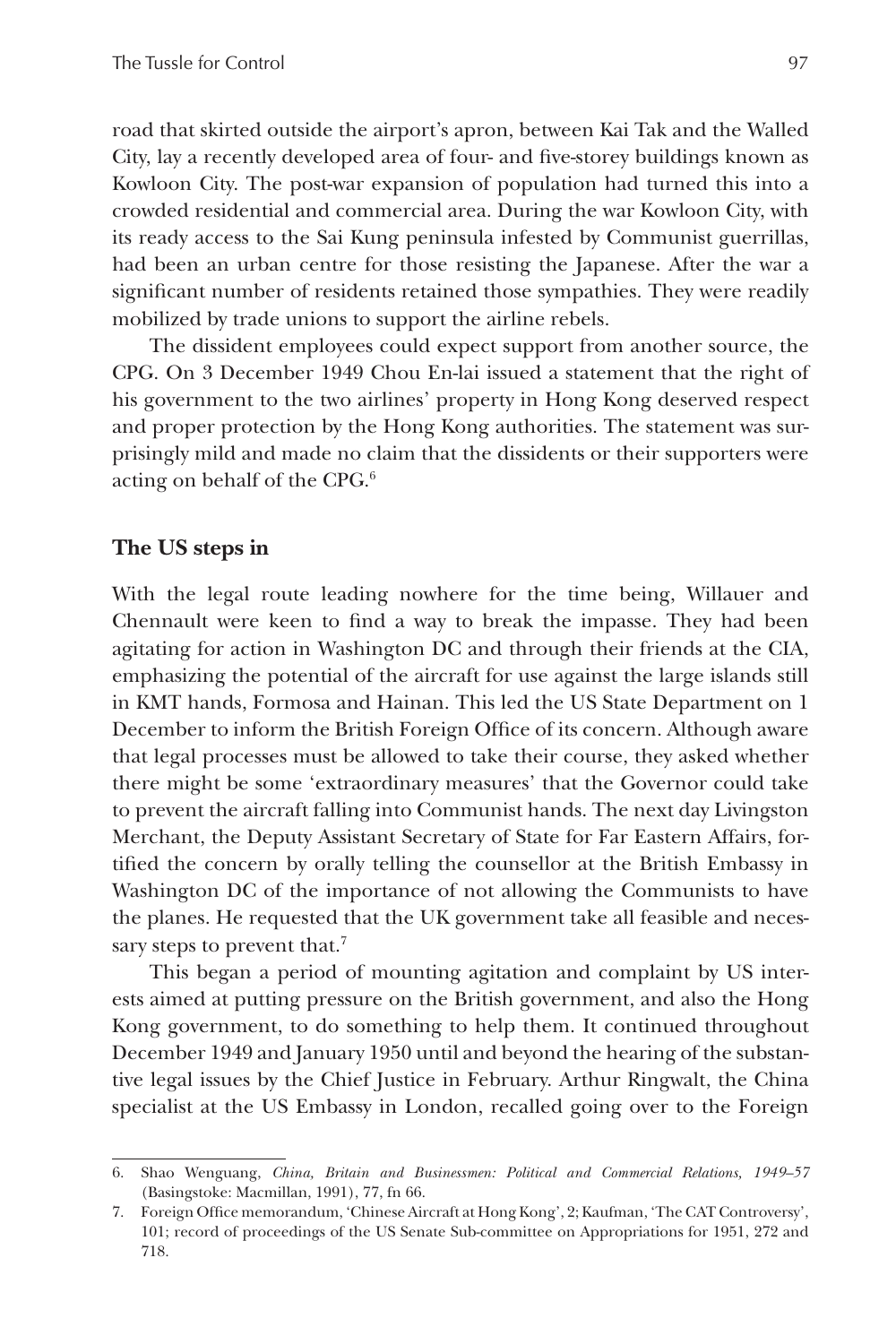# *15* **Change in Mood**

### **International law issues**

Although the Full Court's decision had been rendered academic by the intervention of the Order-in-Council, the judges' reasoning did bring into focus a number of issues of public international law that arose from the dispute and which might be expected to be raised, if not decided, in any new phase of litigation occasioned by the Order. There was of course the question of sovereign immunity, although that had been pushed out of the way by the Order and so would not be considered in future. In addition, there were issues of recognition, of succession and of international treaties.

Recognition in public international law may concern recognition of new states, of new governments, of territorial changes, of belligerency and of insurgency. The recognition in question concerned recognition of governments by other governments and particularly the retrospectivity of that recognition. In the case of the aeroplanes the focus was upon the effect of the British government's recognition of the Central People's Government as the de jure government of China, and the concomitant withdrawal of de jure recognition from the (Nationalist) government of the Republic of China, in early January 1950. What was the effect of that? Was it retrospective and, if so, to what extent? The Communists had been in control of most of China long before their formal recognition as the government. The Foreign Office certificate had indicated that before de jure recognition Britain had accepted them as the de facto government of those parts of China over which they had had control from the beginning of that control. Did the formal recognition relate back to then? Or did it relate back to 1 October 1949, the date upon which the PRC had been declared? Or did it relate back to later in 1949 when the UK government decided that it would recognize the PRC but had yet to decide upon a date for doing so? Or was there no relation back at all?

Another aspect was the role of the UK government's executive certificate concerning recognition, issued at the request of the Chief Justice in accordance with British practice which, unlike American practice, regards it as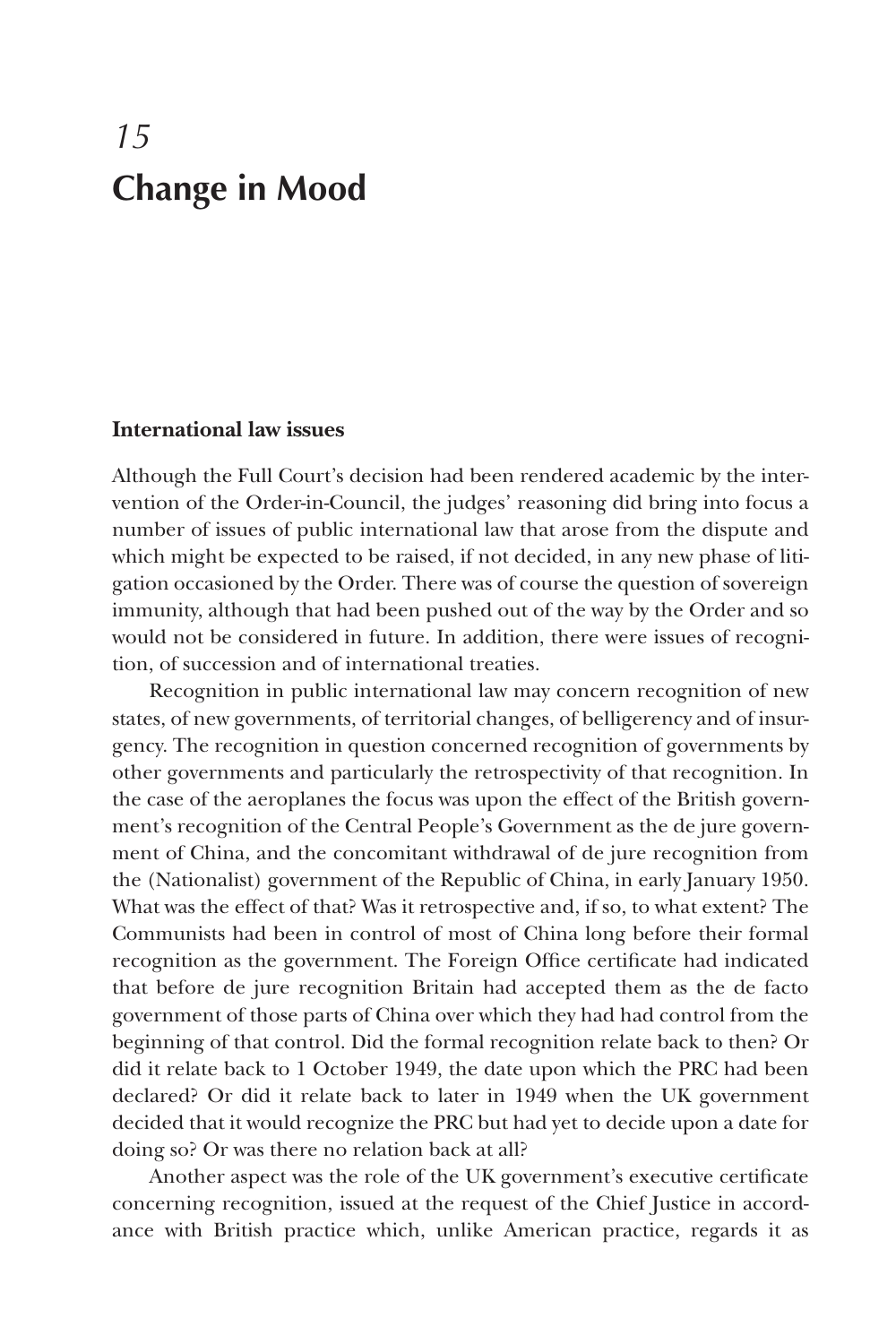impermissible that the courts should adopt a view of recognition different to that of the government. The issuance of such a certificate to a court was by no means the first time that this procedure had been used. The justification for judges asking for this guidance was that there should be no inconsistency between the views of the government and the conclusions of the courts. In this instance, the certificate was in the form of a number of answers to questions raised by the court rather than a statement by the Foreign Office of the position regarding recognition. The certificate was accordingly rather fuller than might have been expected. In the event, the answers given were artfully crafted and directed precisely to the questions. But what if the government had declined to answer the questions posed by the court, or had answered them incompletely or obscurely? The certificate in this case deliberately threw back the question of the retrospectivity of recognition to the court.

The doctrine of succession of governments in international law concerns the responsibilities that an incoming government 'inherits' or takes over from its predecessor. The Chinese Communist leadership had caused apprehension by its adamant statements to the effect that it would not be bound by unfair treaties and other obligations of past Chinese governments. In general, however, because of the desirability that there should be continuity of administration, the succeeding government is taken to accept what has been done by its predecessor. In the case of the Chinese planes the succession was specifically that of succession to property, namely the assets of the two airlines. Assuming that those assets had belonged to the Republic of China, did the CPG succeed to them, and if so, when? Again, there were a number of choices of date. If that date had been before the sale and transfer of title to the assets to Chennault and Willauer, the ROC would have had nothing to transfer to them.

The relevant international treaty in the planes case was the Chicago Convention on Civil Aviation 1944. As we have seen, this required that a commercial aeroplane be registered with the relevant authorities of its home state. Uncertainty as to the meaning of this had been the excuse for the Hong Kong government to detain the planes at Kai Tak. Might the uncertainty about their proper registration have a bearing on the outcome of the dispute?

A further aspect of international law was to be raised in the new phase of litigation. This was the concept of trusteeship, specifically of a government as trustee of state assets for the people of the state. Did it apply and if so, was it relevant to resolution of the legal issues?

### **Litigation again**

Chennault and Willauer lost no time in launching fresh proceedings to take advantage of the abolition of sovereign immunity for any future actions concerning the aircraft. On 19 May 1950 CAT, Inc. issued a new writ against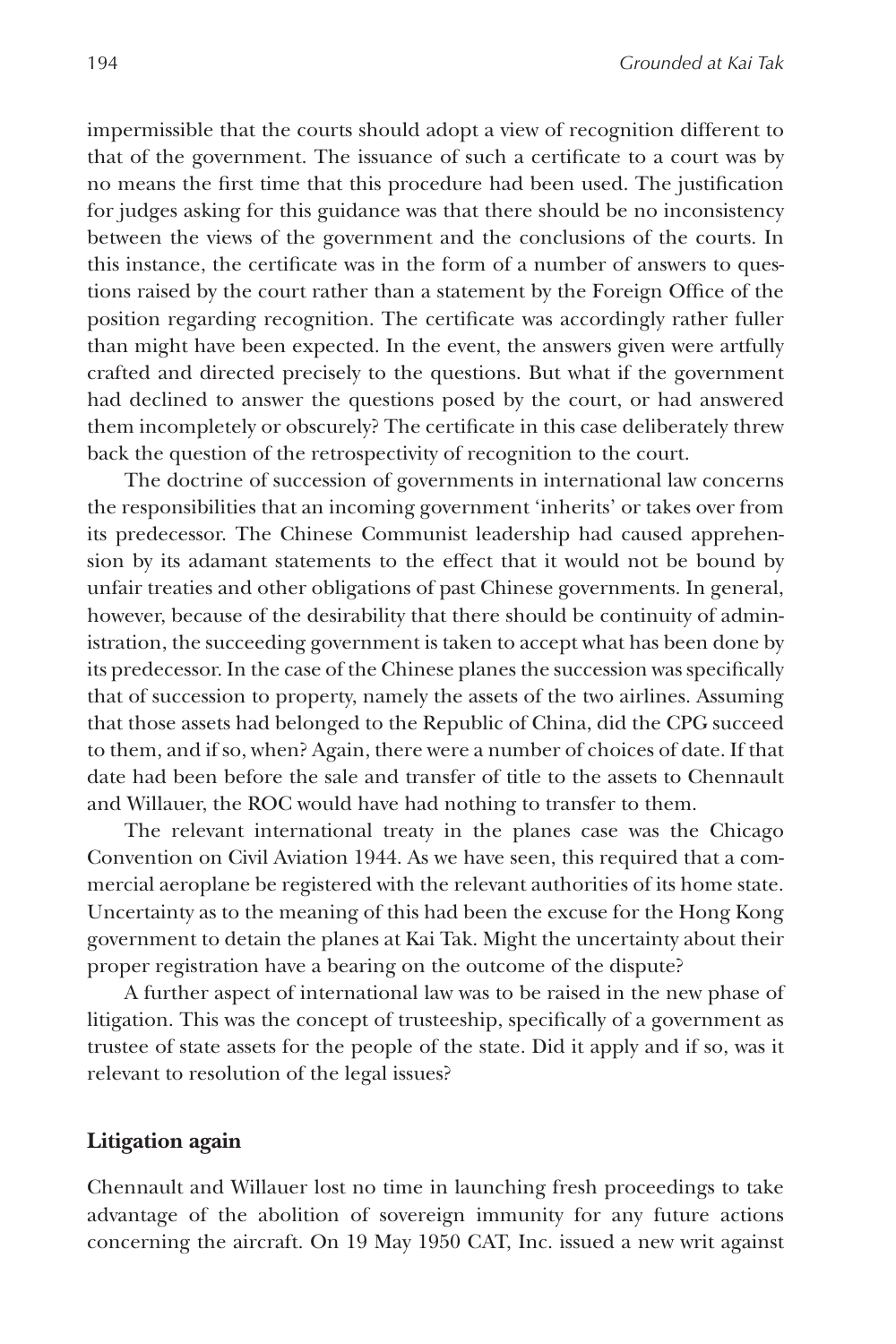CATC for a declaration that the 40 aircraft which formerly belonged to it were the property of CAT, Inc. CATC was now undoubtedly controlled by the CPG and its representatives had undoubtedly been appointed by the CPG. Consequently, there was no need to sue the employees or others holding the aircraft as well.

The new Communist governors of CATC evidently had decided that it would be wasteful of time and money to become engaged in this new litigation. They refused to accept service of the writ. Normally service of a writ upon a foreign government or its agencies is arranged through diplomatic channels, in the case of Hong Kong in 1950 by the Colonial Secretary. That route having failed, CAT Inc.'s solicitors received permission from the court to use an alternative form of service, by leaving a copy of the writ at CATC's office in Hong Kong's Central district. This too was ignored. CATC did not acknowledge service or enter an appearance on the court record. The scenario envisaged by the Order-in-Council was unfolding.

## **Alterations in attitude**

During 1950 attitudes toward the new regime in China underwent significant changes. In Hong Kong, initial admiration for the success of the Communists in both winning the civil war and unifying the country, and a feeling that their government could only be an improvement on the Nationalist one, gave way to trepidation. In the course of 1949 the optimistic view that the Communists were at heart more agrarian reformers than hardcore communists had yielded to a no less deluded expectation that after some turmoil China would settle down and normal business and cultural relations would be resumed and even that the Communists would be unable to cope with all of China's problems and their regime would soon collapse. The only evidence to support this had been that the Communists had behaved better than expected towards British nationals and interests in the parts of the country which they had so far taken over.

The belief that relations would return to normal once Britain recognized the new regime was particularly prevalent in the business community. It was shared by American and Shanghainese, as well as British, taipans who viewed recognition as an inevitable if distasteful step and therefore better taken sooner rather than later. Speculation about early recognition was rife by late October 1949 after the declaration of the creation of the PRC.

Once recognition had taken place and the new year had progressed without any discernible change for the better, all that wishful thinking gradually was replaced by a more realistic assessment. A disruptive and bitter tram workers' strike which broke out at Christmas 1949 and lasted several weeks was thought to be backed by Communists, both local and from the mainland.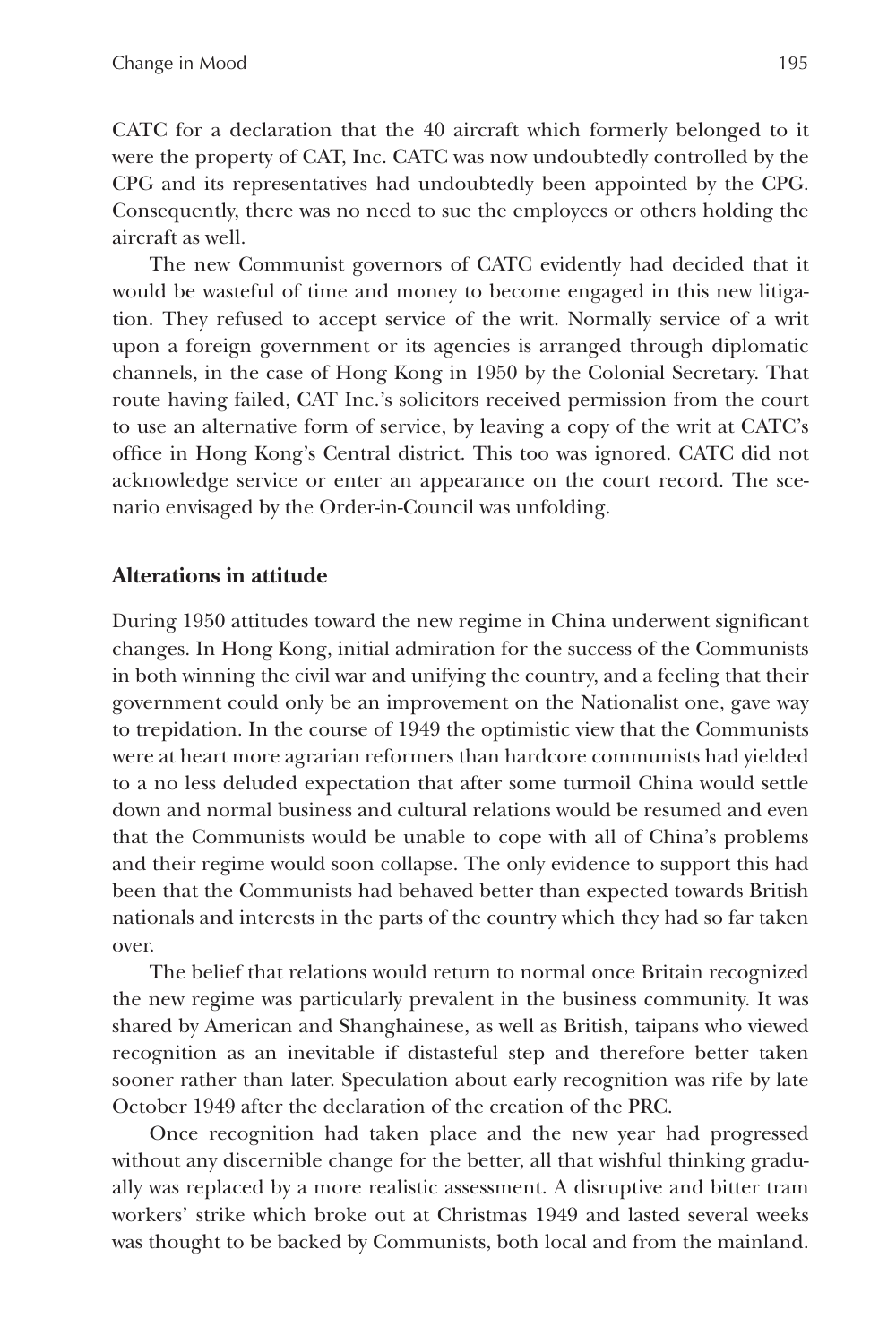Waves of refugees continued to pour into the colony, increasing the pressure on housing and rents and also the number without work, as well as heightening fears of rises in crime, instability and communist infiltration. In response, the border was closed. The internal policies of the CPG were proving more repressive and nationalistic than anticipated. Many among the mass of ordinary Chinese inhabitants in the colony continued to identify with the CPG and were buoyed by the legitimacy given by international recognition of the new government. Others accepted communism in order to safeguard their livelihoods. The attitude among the colony's elite, however, was more sanguine. Business on the mainland was being hampered by restrictions and impositions, mainly by the new authorities but also by the Nationalist blockade of the China coast. The outlook for mainland trade deteriorated. A mood of gloomy foreboding descended. No one could be sure of the CPG's intentions regarding Hong Kong: perhaps they would decide to take it over. The outbreak of war in Korea, with the North being supported by China and the South by the USA and Britain, only heightened the anxiety.<sup>1</sup>

Similar disillusion struck the United Kingdom. The Labour government was disappointed and somewhat taken aback that what it saw as the realism and generosity of extending recognition did not lead to an immediate exchange of ambassadors. British recognition of the PRC had been at some cost to its relations with the USA. Establishment of diplomatic and political relations normally automatically followed recognition and were not matters to be haggled over, but all the Chinese would accept Hutchison's delegation for was preliminary discussions. Britain assumed that the discussions would be about formal and technical matters such as diplomatic immunities and facilities for consulates, so was further taken aback when the Chinese began to raise questions of policy and demand substantial concessions. Chinese radio broadcasts hinted that British properties and interests on the mainland would be raised at the talks, as would the position of Hong Kong. British business continued to experience difficulties in China. The nationalization of British-owned enterprises there caused further disappointment, although it would have come as no surprise to those who understood the Chinese Communist frame of mind. The regime's repeated denunciatory rhetoric, dogmatic, intransigent and directed at Britain as well as America, was a constant irritant.<sup>2</sup>

The idea of driving a wedge between Moscow and Peking received a blow when Mao visited Moscow for seven weeks from 16 December 1949 (ostensibly to celebrate Stalin's 70th birthday) and, among other things, negotiated a

<sup>1.</sup> David Clayton, *Imperialism Revisited: Political and Economic Relations between Britain and China, 1950–54* (New York: Macmillan, 1997), 105; James T. H. Tang, 'World War to Cold War: Hong Kong's Future and Anglo-Chinese Relations 1941–1955', in *Precarious Balance: Hong Kong between China and Britain, 1842–1992*, ed. Ming K. Chan (Hong Kong: Hong Kong University Press, 1994) 107; Karl Lott Rankin, *China Assignment* (Seattle: University of Washington Press, 1964), 38.

<sup>2.</sup> Evan Luard, *Britain and China* (London: Chatto and Windus, 1962), 83–85.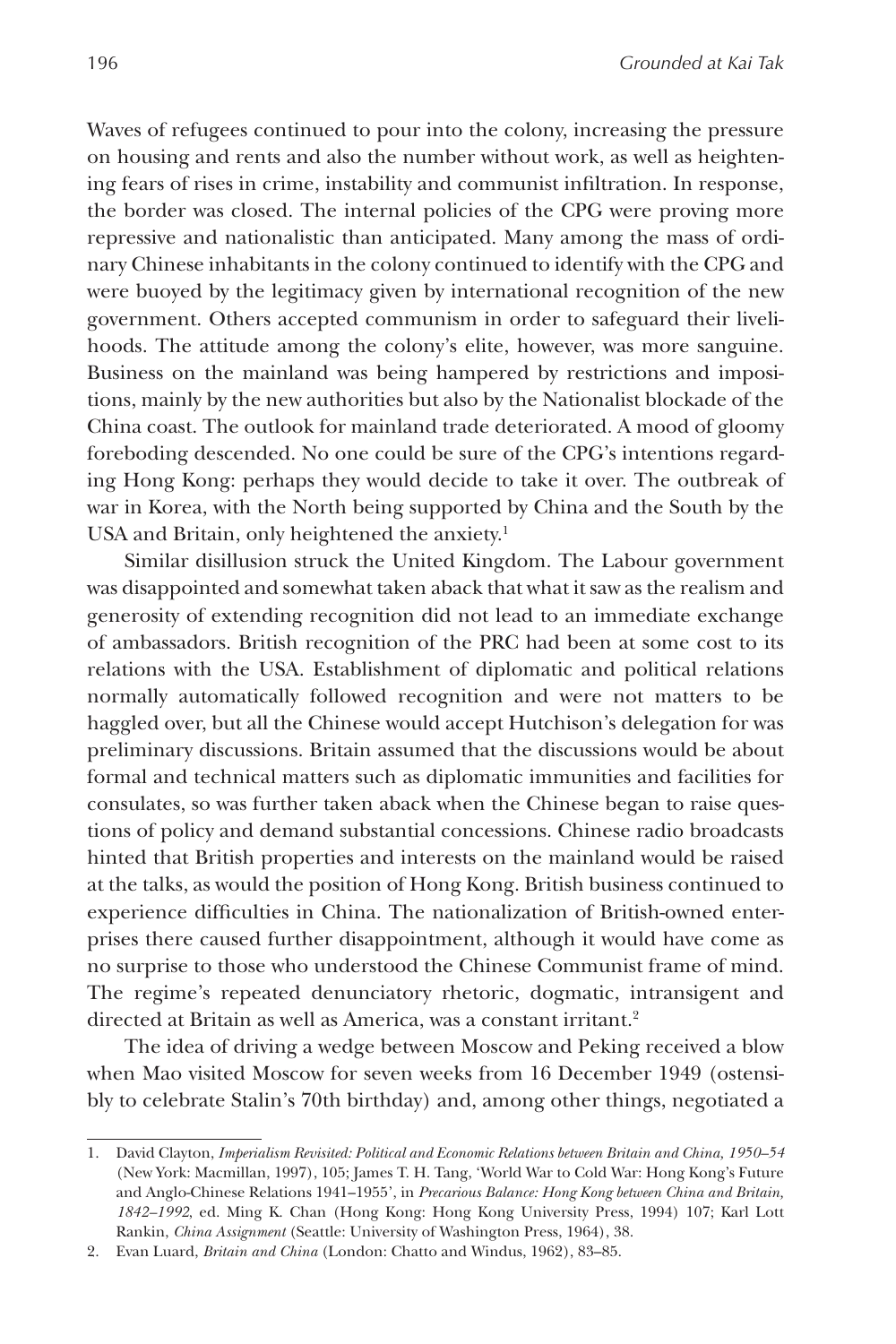treaty to replace the one that the Nationalists had made with the USSR in 1945. It was Mao's first visit to any foreign country. He was joined by Chou En-lai for part of the negotiations. The main object of this Treaty of Friendship and Alliance, made in mid-February 1950, was to give the parties security against a threat which each perceived from the USA and Japan. It also reflected ideological solidarity and included agreements on economic matters, such as loans and railways, and territorial matters, such as Soviet control of Port Arthur (Loshun). This marked the end of a phase of strained relations between the two parties. Previously Stalin had cultivated Chiang Kai-shek, an ally during the Second World War. The presence of Nationalist armies had protected the USSR's eastern flank from Japanese incursions. During both that war and the Chinese civil war, Stalin had been indifferent if not suspicious towards the Chinese communists. The USSR's embassy had even followed the KMT government to Canton and Chungking as the Communists took over China. Stalin had acknowledged that he had been mistaken in supporting Chiang but never apologized to Mao, whom he regarded as a rival, for the mistake. Even after the likelihood of Communist triumph became apparent, Stalin postponed Mao's visit for almost a year.

In reality, relations between Mao and Stalin were strained and formal. After arriving, Mao was made to wait weeks before discussions began and sulked in his dacha far from town. He regarded the eventual terms (which were secret at the time), under which the PRC agreed not to allow foreigners to live in or pursue business ventures in Manchuria and Sinkiang and gave the USSR the right to occupy two Chinese ports and run the Manchurian rail line, as humiliating and redolent of imperialism. Even the Soviets' low-interest loan of US\$300 million to buy Russian industrial equipment was less than Mao had hoped for. But all this was overshadowed in Western eyes by the threatening prospect of cooperation between the dictators of two giant, communist, totalitarian states.3

British diplomatists tended to attribute the CPG's cool response regarding diplomatic relations to the Chinese complaints made in preliminary negotiations concerning establishment of formal relations. These were about the UK's abstention in January 1950 on the Soviet motion for the admission of the CPG to the United Nations, its maintenance of relations with the Nationalists in Formosa, and its retention of the planes and other Chinese assets in Hong Kong. However, these complaints may well have been excuses deployed to disguise ideological hostility and an isolationist policy and also to strike a pose of nationalistic anti-imperialism for domestic consumption. The Chinese Communist Party's attitude towards recognition of its government by foreign powers had been set in March 1949.

<sup>3.</sup> Peter Lowe, *Containing the Cold War in East Asia: British Policies towards Japan, China and Korea, 1948–53* (Manchester: Manchester University Press, 1997), 112–114.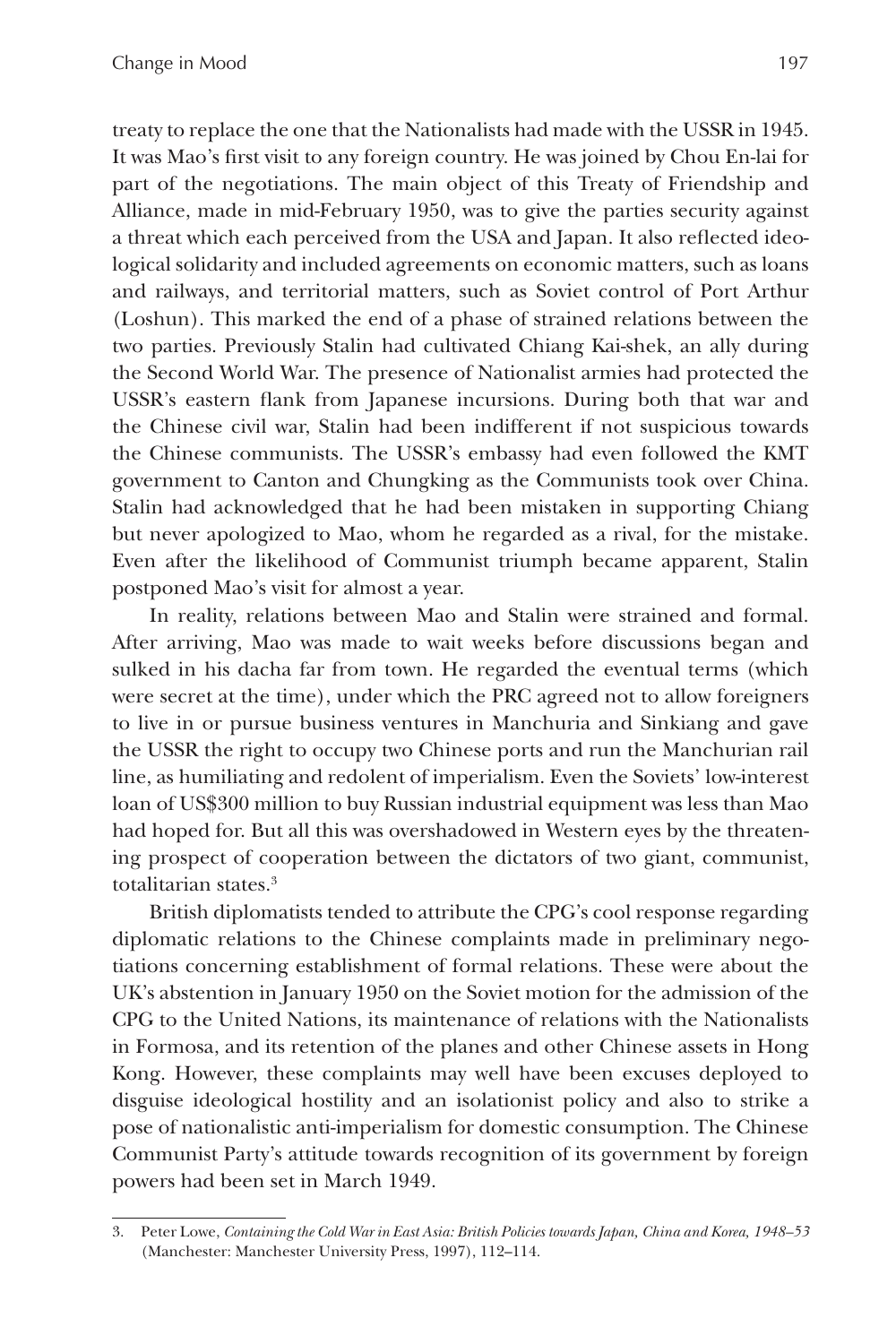# *19* **Aftermath**

## **Swift reaction**

Word of the final decision reached Hong Kong in the early hours of 29 July 1952. At 7 a.m. that morning a force of several hundred armed police, obviously primed and ready, descended upon Kai Tak and seized and impounded the planes. They were accompanied by three truckloads of soldiers. In fact they impounded all 71 planes, not just the 40 CATC ones which had been the subject of the Privy Council case, plus any equipment of the airlines which was kept at Kai Tak. They rounded up the guards who had been obstructing access to the planes and told them to leave. Those who refused to do so were arrested and taken to a police station; they claimed that some of them were beaten up. The police also raided the yards and warehouses in which the airlines' equipment had been stored and cleared them of workers.<sup>1</sup>

This was not the usual means of enforcing a civil judgment. The Hong Kong government justified its action by reference to the terms of the Orderin-Council of 10 May 1950 which empowered the Governor to take steps to prevent removal of the aircraft and ensure their maintenance and protection.<sup>2</sup> At last the Americans had been given the executive action that they had been craving.

### **Squat-in**

In all, about two hundred communist guards and workers were taken to either Kowloon City Police Station or Hung Hom Police Station. They were allowed to leave that evening, but many of those at Kowloon City refused to go,

<sup>1.</sup> William M. Leary, 'Aircraft and Anti-Communists: CAT in Action, 1942–52', *China Quarterly* 52 (1972): 654, 664; Wenguang Shao, *China, Britain and Businessmen: Political and Commercial Relations, 1949–57* (Basingstoke: Macmillan, 1991), 79; Report, *South China Morning Post*, 30 July 1952.

<sup>2.</sup> Supreme Court of Hong Kong (Jurisdiction) Order 1950, s 5(1); Report, *South China Morning Post*, 30 July 1952.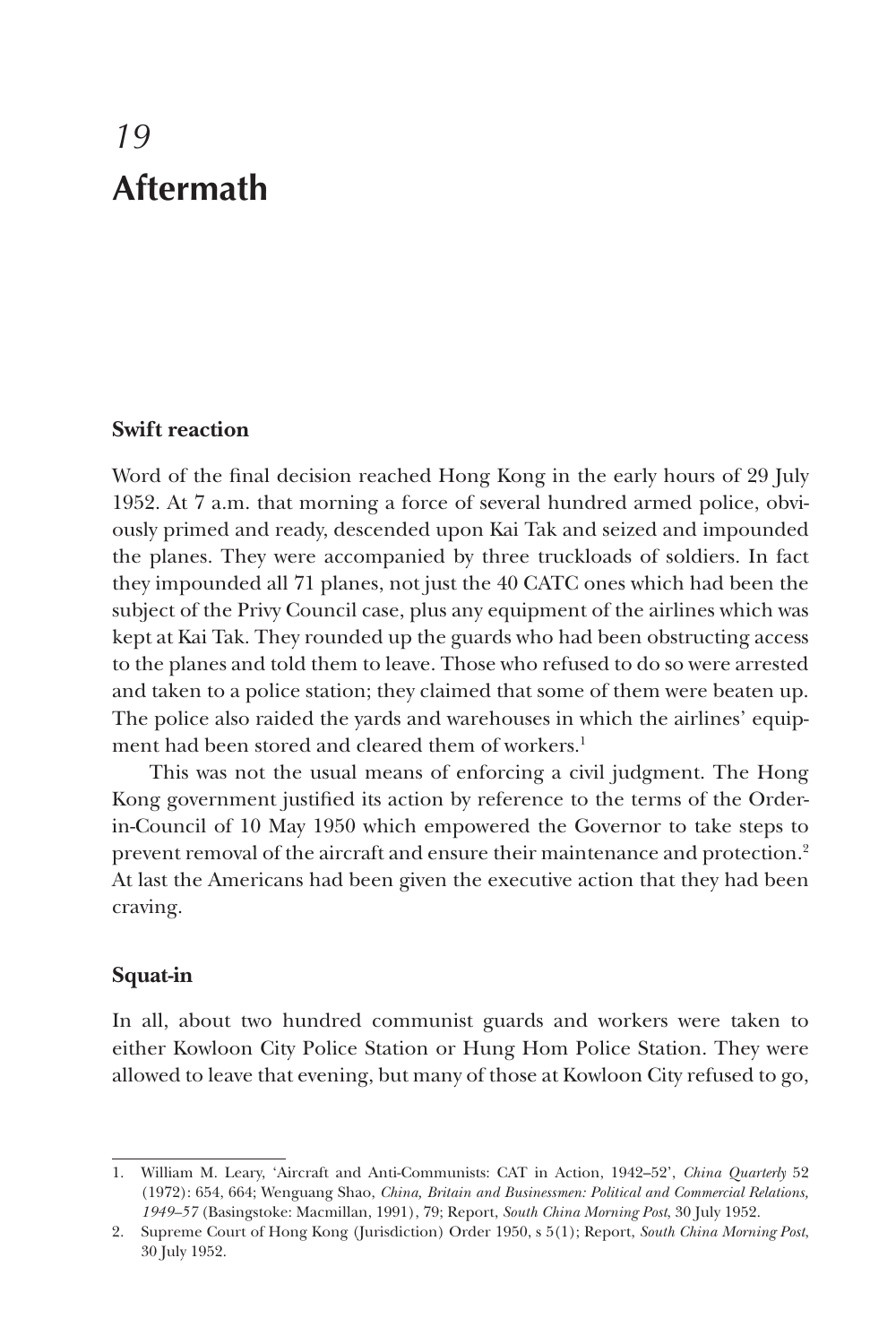squatting in protest in the station compound despite the onset of rain. They remained there until the early hours, wet, hungry and dispirited.

Meanwhile, military personnel were putting high net fences, topped with barbed wire, around the aircraft and searching storage areas for explosives. The public was barred entry to the airport. Sentry boxes were erected at the entrance, manned by helmeted armed police. Only genuine passengers were allowed in. Anti-riot vehicles patrolled the airport perimeter. At night, extra lights were placed to illuminate the planes.

Throughout the day, cases of equipment and spare parts were removed by truck from the New Asiatic Chemical Works godown and Bailey's Shipyard at Tokwawan to Kai Tak for safe custody. Both premises were cordoned off, with barricades across the roadway outside and police, supported by an armoured car, patrolling outside. The parts and equipment would later be transferred to the possession of CAT, Inc. The godown was boarded up.

A week later, once all had been secured and cleared, the Commissioner of Police, accompanied by the Director of Civil Aviation, toured the airfield, yards and storehouses to inspect his force's good work. He also inspected the grounded aircraft. With the planes bundled up, the guards ejected and the public barred, Kai Tak presented an eerie spectacle, recorded by a reporter from *The South China Morning Post*:

Within the field the great squat hulks of the 71 airliners themselves sat around hemmed in by their new barriers, many still bearing the red flag of Communist China on their tail fins. Rudders and ailerons had long been removed for protection from the elements and the craft were drab with weather resistant paint.<sup>3</sup>

### **The governor reflects**

Sir Alexander Grantham might well have been relieved that the operation to reclaim the planes had gone well. He was, however, dismayed though not surprised by the result of the appeal. From his perspective, the Order-in-Council had made a new law overriding the old one and the new law inevitably led to the planes being passed to the Americans. He felt it a 'sorry business' and that Britain had reason to feel ashamed, but 'who was I, a mere governor of a colonial dependency, to complain, and what good would it have done if I had?'4

A dozen years later in his autobiography Grantham passed over the fact that he had in fact resisted, if not complained about, British policy and that his resistance had been one reason for the British government to issue the Order-in-Council, taking the responsibility themselves and relieving him of

<sup>3.</sup> Report, *South China Morning Post*, 31 July 1952.

<sup>4.</sup> Alexander Grantham, *Via Ports: From Hong Kong to Hong Kong* (Hong Kong: Hong Kong University Press, 1965), 163.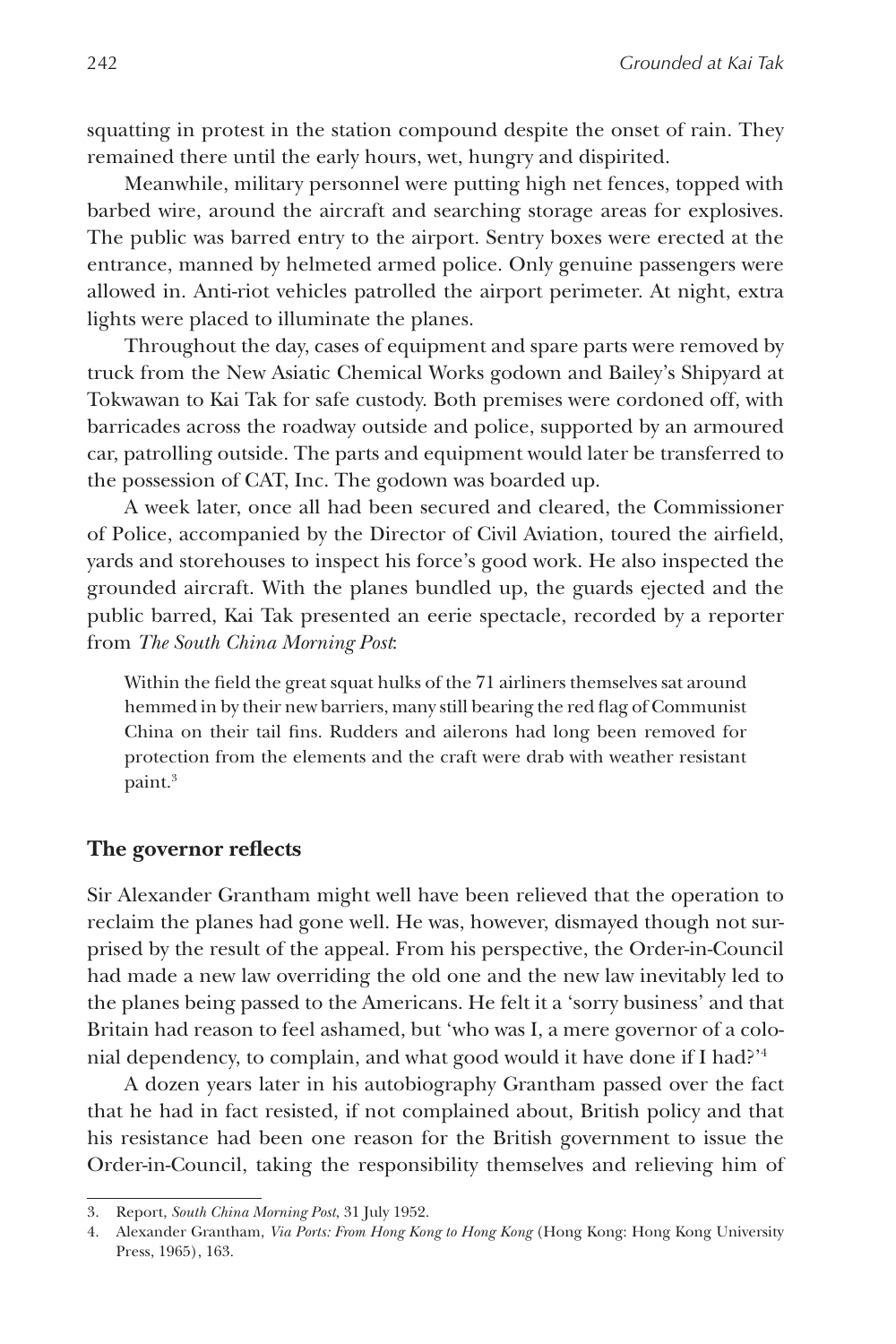embarrassment. His influence as the man on the spot was actually quite strong and he had pressed Hong Kong's interests more than a 'mere governor' of a dependency might have done. In the end, though, American pressure on Britain was too great for his influence to change the outcome.

## **Peking's displeasure**

In Peking there was a strong protest about the Judicial Committee's decision. Vice-Foreign Minister Zhang Hanfu objected that Britain had 'absolutely no jurisdiction whatsoever over the properties in Hong Kong'. He demanded that Britain 'cease its illegal acts of encroaching on the sovereign rights of the People's Republic of China', perhaps an oblique reference to China's state immunity that had been removed by the Order-in-Council in violation of international comity between nations.

Two weeks later Shanghai Dockyards, the main British-owned shipyard, and Mollers, a British-owned shipbuilding and engineering works, at Shanghai were taken over without compensation. The timing of the move and attendant publicity suggest retaliation for the Privy Council decision. However, under Communist policy they would have been nationalized anyway. Perhaps the process of seizing the Shanghai ship and dock yards had been accelerated by the unwelcome news from London. Both businesses had been losing money in the prevailing difficult economic conditions and would have had to close down if they had not been taken over by the local government.

There were no communist demonstrations on the streets of Hong Kong but the workers who had been dispossessed of the planes and equipment made their feelings known. They had been allowed back into the shipyard and the godown after all the equipment had been removed. Perhaps emboldened by Peking's reaction, the CATC workers immediately raised the Chinese Communist five-star flag at the New Asia Chemical Works (where they lived as well as worked) and posted guards outside. The CNAC workers did the same at Bailey's Shipyard. They then set about erecting a replica of the façade of Tian An Men and a portrait of Mao Tse-tung outside the shipyard as well, in anticipation of the third anniversary of the PRC on 1 October.

### **American pleasure**

By contrast, Chennault, Willauer, Corcoran, Donovan and their supporters were jubilant and relieved at the outcome in the Privy Council. The repeated losses in earlier hearings and lower courts were forgotten. Donovan described the outcome as the first Cold War victory in the Far East. It was a phrase used by Corcoran too when writing to the US Chief Justice Fred Vinson to thank him for his support. Corcoran added that he and his supporters desperately wished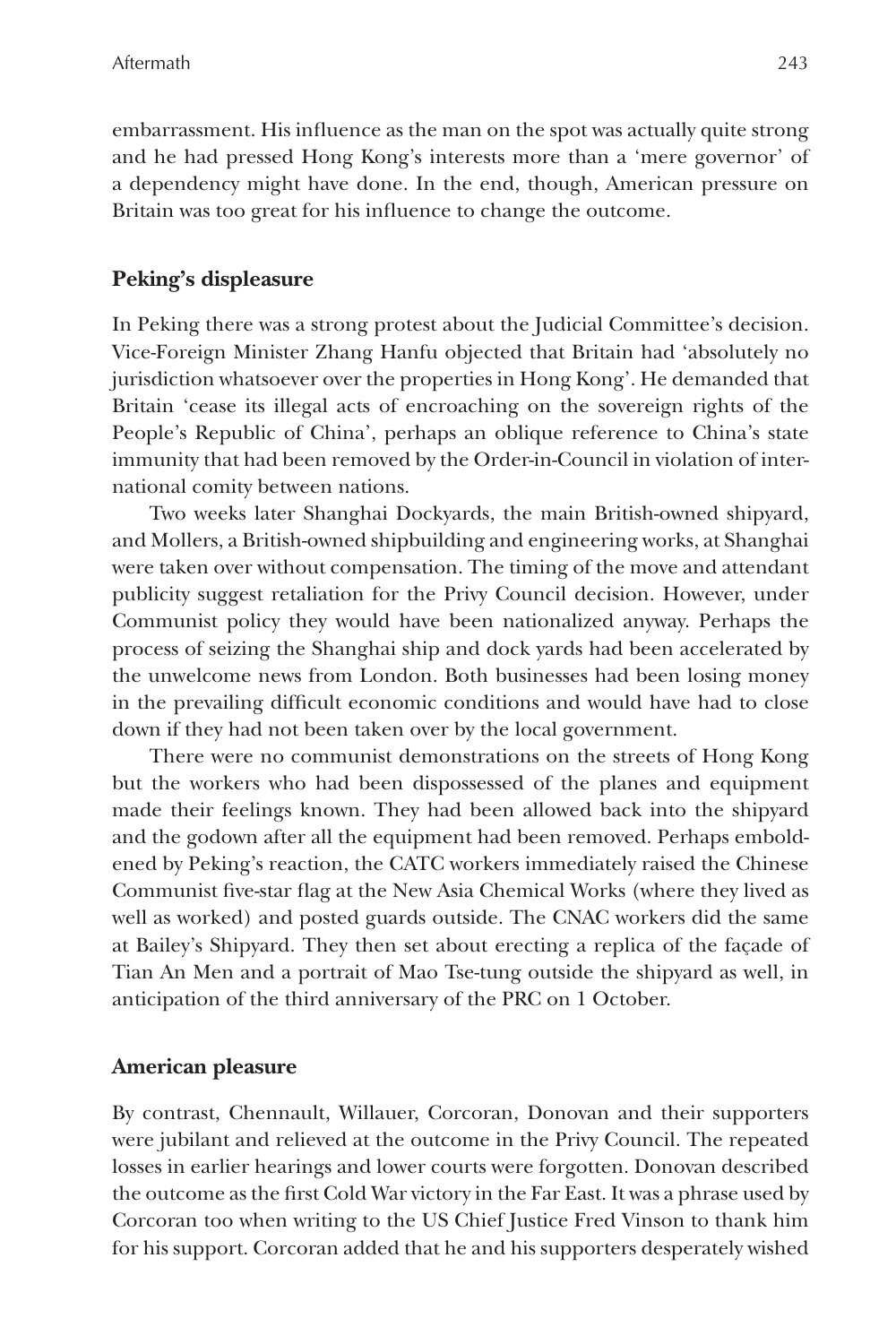# *21* **Epilogue**

### **The people**

How did those whom had been caught up in the case of the Chinese aircraft at Kai Tak fare after the saga had ended?

**Claire Chennault** continued to advise Chiang Kai-shek on aviation matters and drafted memos proposing fantasy schemes for Chiang's return to the mainland. Chennault was the public face of CAT for several years, although he was effectively a figurehead, until he fell ill with lung cancer in 1957. In his final days he was visited in hospital by Dwight Eisenhower, the wartime commander who had become President of the United States. After saying goodbye, Eisenhower called Chennault a 'true American hero'.

Chennault died believing that by their actions in the planes dispute he and Willauer had saved Taiwan from assault by 'the Reds', according to his widow Anna (Chen Xiangmei). She described their coup as a 'brilliant capture by purchase'. Anna lived to a ripe age at the Watergate Apartments in Washington DC, promoting the ChiNat cause, courting politicians, funnelling Taiwanese money to influential places and serving as vice-chairman of the Republican National Finance Committee.

**Whiting Willauer** left CAT in mid-1953 when the death of his son in an accident obliged him to return to the USA. Once Chennault informed him that an arrangement with the Nationalist government concerning the aeroplanes had finally been settled, Willauer wrote back expressing relief 'after all the sweat and tears we put into this quixotic gesture' and stating that 'despite the hell we went through . . . we probably saved Formosa, if not from a takeover by parachuters' then 'from a very nasty situation'. He felt that they had not been given full credit by the Nationalist government.<sup>1</sup>

Willauer's decade of clandestine efforts in China aviation for the USA was however rewarded by the administration. Through the influence of his longterm sponsor 'Tommy the Cork', Willauer was appointed US ambassador to

<sup>1.</sup> William M. Leary, 'Aircraft and Anti-Communists: CAT in Action, 1942–52', *China Quarterly* 52 (1972): 654, 668.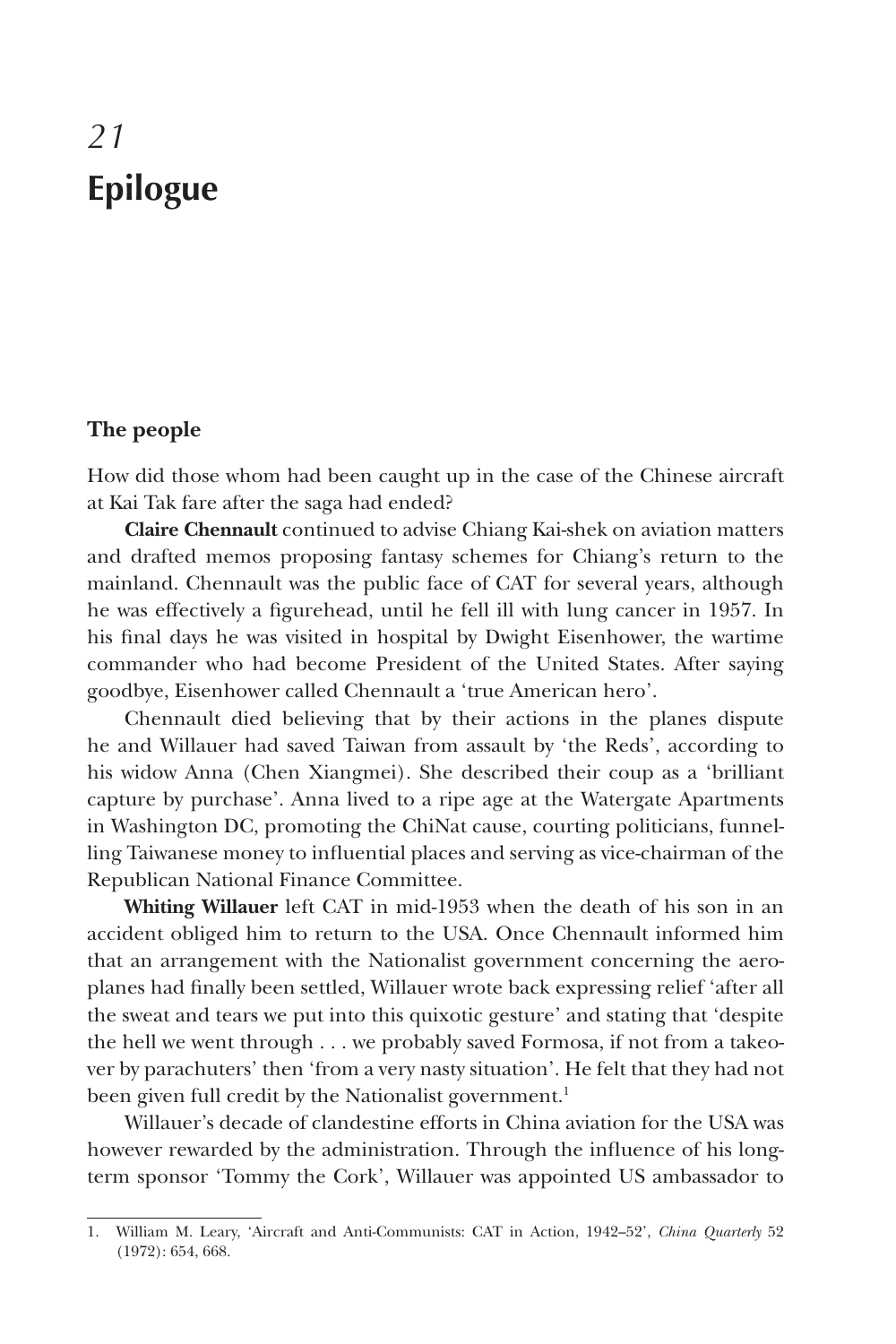Honduras. It was thought that his experience would be useful in training guerrillas to parachute into neighbouring Guatemala to liberate it from socialist government.

**Tommy Corcoran** continued his career in Washington as congressional facilitator, political fixer, leg man and legal counsel. He formed a close relationship with Anna Chennault after her husband and his own wife had passed away. Corcoran died in 1981.

Willauer, Chennault and Corcoran's long-term secret service associate **Alfred T. Cox** remained vice-president of CAT until 1955. He wrote an account of the airline in 1967 as part of the CIA's clandestine services history.<sup>2</sup> It was publicly released in 2011. Wild **Bill Donovan** kept up a relentless pace, in 1953 becoming US ambassador to Thailand from where he could keep a wary eye out for communists in neighbouring Vietnam. However, even he could not overcome dementia, perhaps the result of the physical toll of his early years on the sports field and in combat, which set in as the 1950s progressed. He died in 1959, aged 76.

**Alexander Grantham** continued as Governor of Hong Kong until late 1957, which made him one of the longest-serving. He is also regarded as one of the most successful, having guided the colony through a difficult decade. Interviewed on American television in 1954 as 'Governor-General' of 'the island of Hong Kong' he gave a contented view of its present and an optimistic view of its future: life in the colony was 'tolerable' though 'very overcrowded' but 'people carry on', he said. Originally welcoming, they were disillusioned with the Communists whose true colours could now be seen, he thought. Hong Kong was definitely an asset to the free world, he asserted: the chances of war were not great, Hong Kong was a fortress, China was talking about increasing trade and Hong Kong was the best place to get information from behind the bamboo curtain. He did not mention the aeroplanes recently removed from Kai Tak that had caused so much trouble.

Grantham did mention the planes dispute in his autobiography of 1965 but only briefly, concluding that it was 'altogether a sorry business'. He thought that 'the British Government was more scared of what the US might do to Britain than what China might do to Hong Kong'. Grantham wrote nothing there about the disagreements between him and Whitehall, although he was more forthcoming in an interview for Rhodes House in Oxford some years later.3 He lived until October 1978.

The captain who led the eleven defecting planes to Tientsin (Tianjin) on 9 November 1949, the former CNAC pilot **T. L. Chen** (Dali Chen), was

<sup>2.</sup> Alfred T. Cox, 'Civil Air Transport: A Proprietary Airline, 1946–1955', *Clandestine Services Historial Paper No. 87* (Washington DC: Central Intelligence Agency, 1969).

<sup>3.</sup> Alexander Grantham, *Via Ports: From Hong Kong to Hong Kong* (Hong Kong: Hong Kong University Press, 1965), 130–132, 163.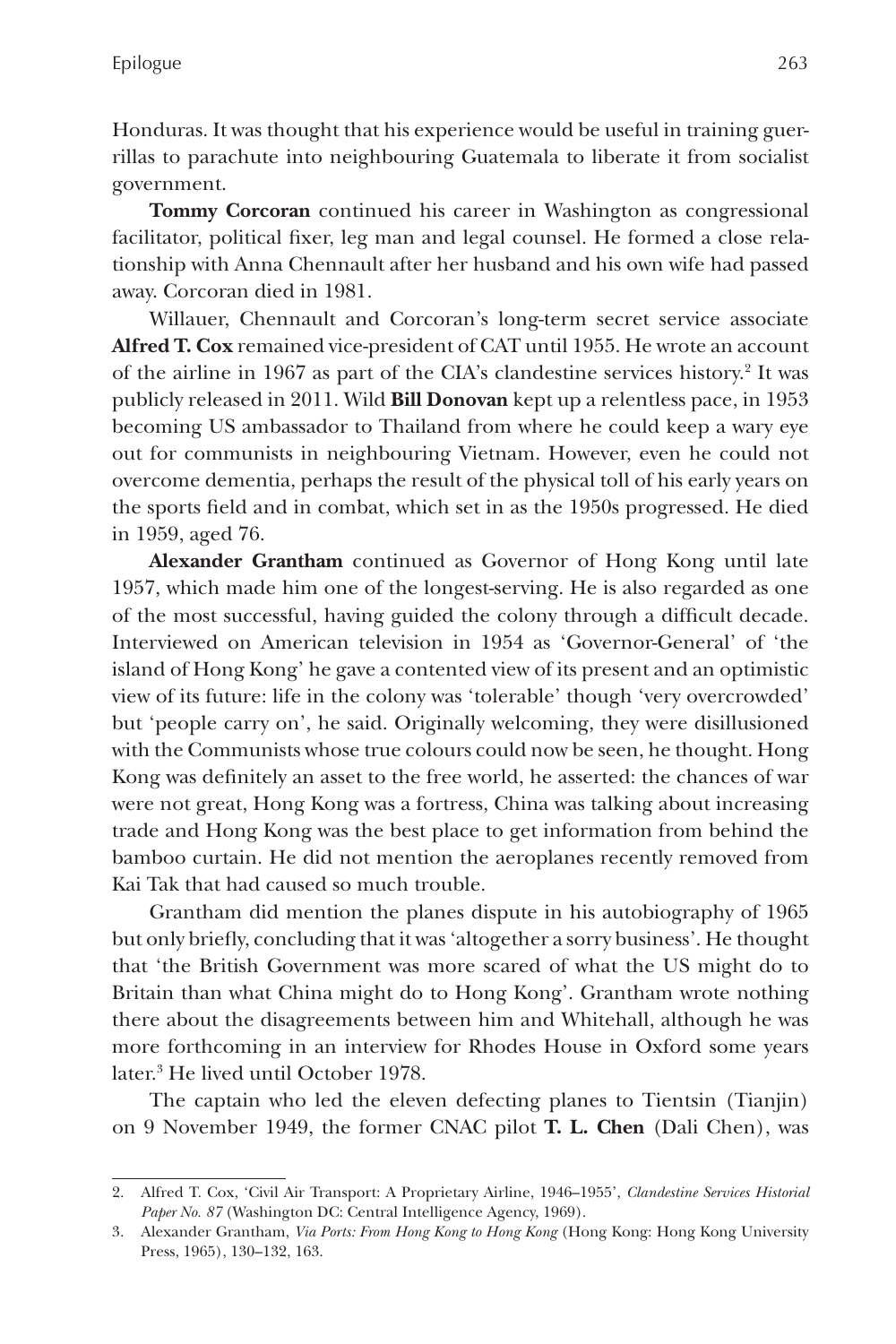employed in Peking for CAAC, the successor airline to CNAC founded in the PRC. He and his fellow mutineers worked hard to make a success of Chinese aviation despite the loss of 71 aircraft. He attended CNAC reunions, looking sturdy and fit, until his death in 1990.

Chen suffered persecution during the 'Cultural Revolution', as did anyone in China who had the slightest overseas connections in their past. Chen's friend **C. H. Tang** (Tang Chong Huang) was jailed for seven and a half years. In 1988 Tang emigrated to Houston in the United States where he passed away at a great age in 2014. Similar punishment befell several other of the insurrectionists, including **Gordon Poon**, the pilot of the one plane that had reported to Peking.<sup>4</sup>

**Chou En-lai** relinquished his foreign ministry role in the late 1950s but remained Prime Minister of China until his death in 1975. **Chairman Mao** presided over a famine and then unleashed the terrible Cultural Revolution on the country in 1966 yet remained untouchable and was even revered by some up to and after his death in 1976. His great rival **Chiang Kai-shek** remained in charge of Taiwan until his own death in 1975 when he was succeeded by his son. Under American protection, Taiwan became an economic success and later a lively democracy.

For **Hartley Shawcross**, the Attorney General who had gotten the British government out of the difficulties created by the Hong Kong courts by the device of an Order-in-Council and who subsequently won the case in the Privy Council, an eventful life still had a long way to run even though he was then in his 50s. He had been a minister during the final months of the Labour government but the subsequent job of an opposition spokesman bored him. He felt increasingly out of step with his socialist colleagues—so much so that he was nicknamed 'Sir Shortly Floorcross'. He resigned from the House of Commons in 1958 and became a Life Peer, beginning a third career as a confirmed member of the Great and the Good. He became a serial chairman of countless private companies and public bodies. The most prominent of these were the Press Council, the Takeover Panel, Thames Television and the civil liberties organization Justice.

In old age Shawcross became rather impatient, earning another sobriquet, 'Sir Shortly Very Cross'. He lived up to the earlier nickname by joining the new Social Democratic Party in the 1980s. He outlived two wives and took a third when in his 90s: his family opposed the last marriage, claiming Shawcross had become mentally incompetent. He proved them wrong by eloping with his fiancée to Gibralter to marry. Shawcross explained that he took on so many offices so as to keep busy and interested in life. He claimed that he had seen

<sup>4.</sup> See cnac.org/tlchan01.htm and cnac.org/chtang01.html (accessed 9 September 2021). Another who travelled as a passenger on the defectors' flights, Ed Chin Man Wai, died in Hong Kong in 1988.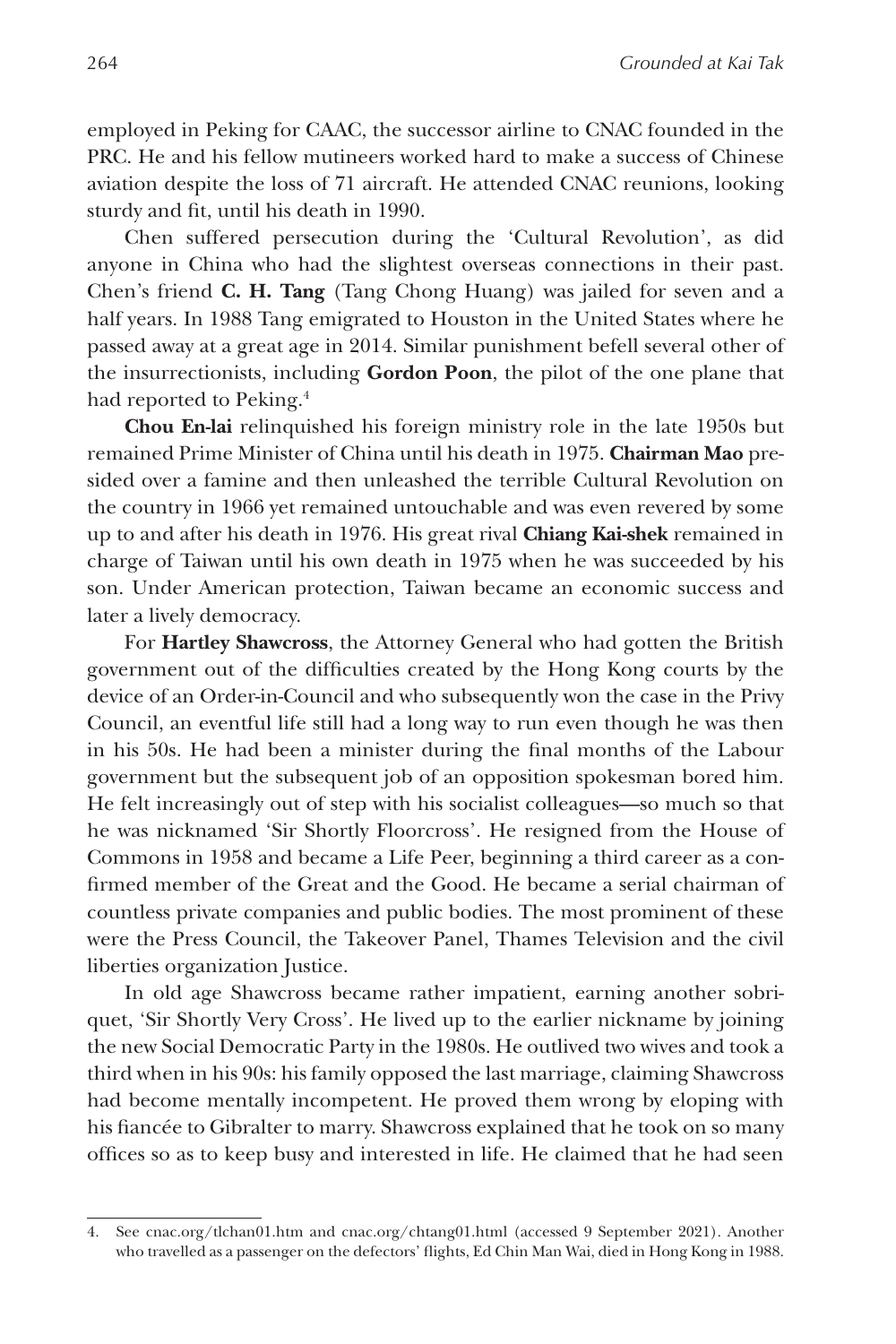## **Timeline: Chronology of Principal Relevant Events**

## **1949**

| January   | Communist armies victorious in battles at Hwai Valley                                                                                                                                                                                                                                        |
|-----------|----------------------------------------------------------------------------------------------------------------------------------------------------------------------------------------------------------------------------------------------------------------------------------------------|
| April     | Nationalist (KMT) government moves from Nanking<br>to Canton<br>• Chiang Kai-shek resigns as KMT President<br><i>Amethyst</i> incident (until July)<br>• CNAC and CATC establish offices and workshops in<br>Hong Kong<br>• CNAC and CATC airplanes start to be based at Kai Tak<br>airfield |
| May       | • Shanghai under Communist control<br>• KMT blockade of China coast                                                                                                                                                                                                                          |
| June      | • British and French governments favour early recog-<br>nition of Communist government in China but USA<br>urges caution<br>• CATC headquarters in Canton<br>• RAF reinforced in Hong Kong<br>• Hong Kong authorities ask CNAC and CATC to vacate<br>Kai Tak (refused)                       |
| July      | More than 80 CNAC/CATC planes and equipment at<br>Kai Tak                                                                                                                                                                                                                                    |
| August    | • USA begins to close consulates in China                                                                                                                                                                                                                                                    |
| September | CATC headquarters moved to Hong Kong<br>Hong Kong and Kowloon Aviation Workers Union<br>founded<br>• US and British foreign ministers Acheson and Bevin<br>meet to discuss Far East policy<br>• Chiang Kai Shek relocates to Formosa                                                         |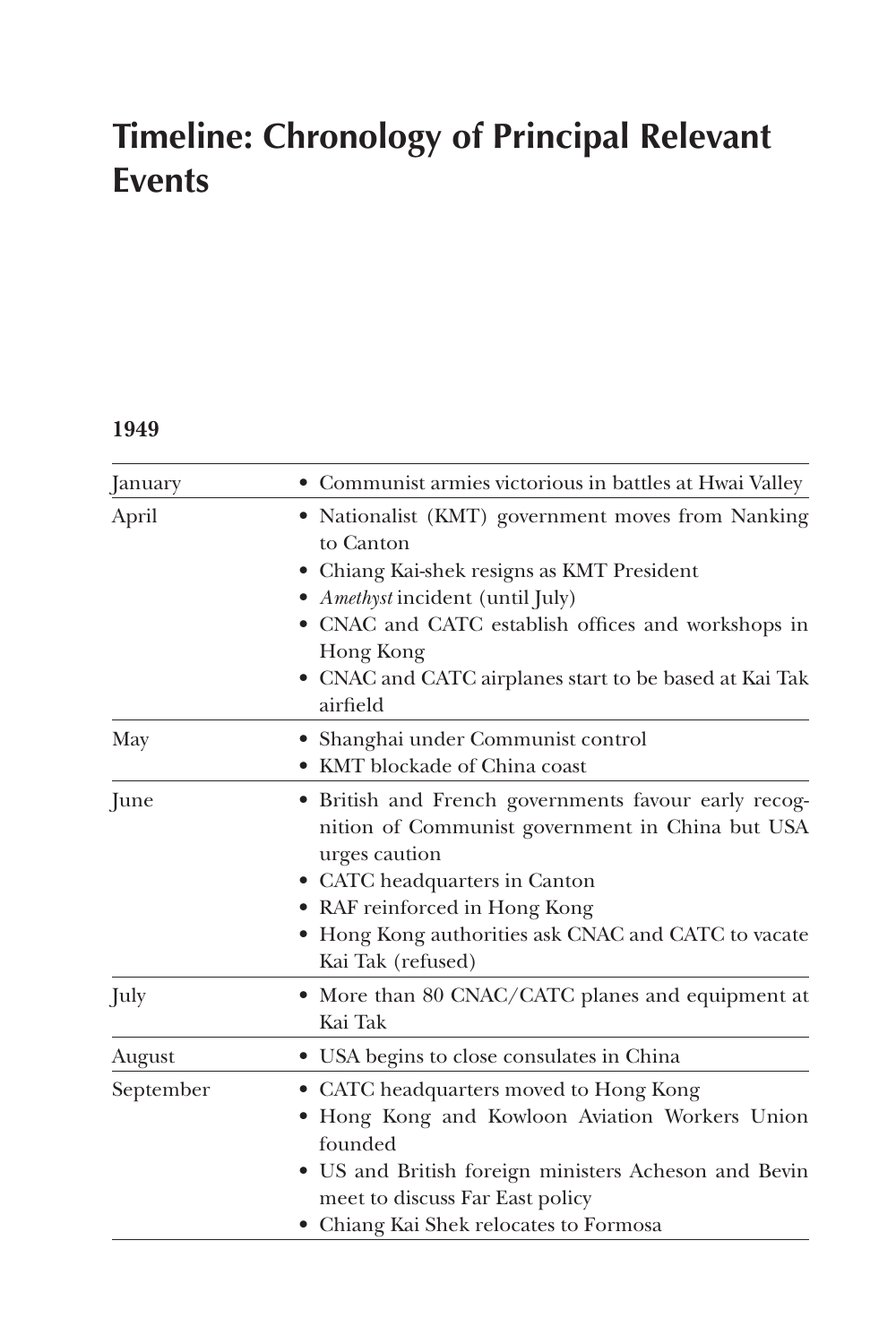|          |                | • Claire Chennault and Whiting Willauer's airline CAT<br>busy evacuating KMT supporters from Communist<br>advance                                                                                                                                                                                                                                                                                     |  |
|----------|----------------|-------------------------------------------------------------------------------------------------------------------------------------------------------------------------------------------------------------------------------------------------------------------------------------------------------------------------------------------------------------------------------------------------------|--|
| October  | 1              | · Declaration at Peking of Central People's Government<br>(CPG) as government of People's Republic of China<br>(PRC)<br>• Dismissal of Nationalist ministers by CPG<br>• CPG in control of all but five provinces of China                                                                                                                                                                            |  |
|          | $\overline{2}$ | • Soviet Union recognizes CPG                                                                                                                                                                                                                                                                                                                                                                         |  |
|          | 5              | · UK consul in Peking sends note to Chou En-lai as<br>foreign minister of CPG proposing relations                                                                                                                                                                                                                                                                                                     |  |
|          | 12             | • Nationalist government abandons Canton and moves<br>to Chungking                                                                                                                                                                                                                                                                                                                                    |  |
|          | 20             | · Foreign Office (FO) legal adviser Beckett advises<br>Bevin that British formal recognition of CPG legally<br>justifiable                                                                                                                                                                                                                                                                            |  |
|          | 21             | • Emergency (Control of Ships and Aircraft) Regulations<br>made by Governor of HK                                                                                                                                                                                                                                                                                                                     |  |
|          | End            | • Canton under Communist control<br>• Britain consulting Commonwealth and other govern-<br>ments about CPG recognition<br>• Discontent among CNAC and CATC staff in Hong<br>Kong: some declare allegiance to CPG                                                                                                                                                                                      |  |
| November |                | • CPG Minister of Communications purports to appoint<br>new directors of CNAC with Head Office in Shanghai<br>• Chou En-lai instructs managing director Liu Ching Yi<br>to take control of assets of CNAC<br>• Chou declares CNAC property of CPG and expresses<br>hope that all officers and workers will unite under Liu<br>to protect assets<br>• US embargo on export of strategic goods to China |  |
|          | 4              | • Representation<br>Foreign<br>of<br>Powers<br>(Control)<br>Ordinance enacted in HK                                                                                                                                                                                                                                                                                                                   |  |
|          | 9              | • Chen Cheuk Lin and Liu, managing directors of CATC<br>and CNAC, fly to Peking with 12 (two CATC and 10<br>CNAC) planes and report to CPG's Civil Aeronautical<br>Administration, leaving emergency committee<br>in<br>control of other planes etc at Kai Tak<br>• Majority of airlines' staff defect to CPG                                                                                         |  |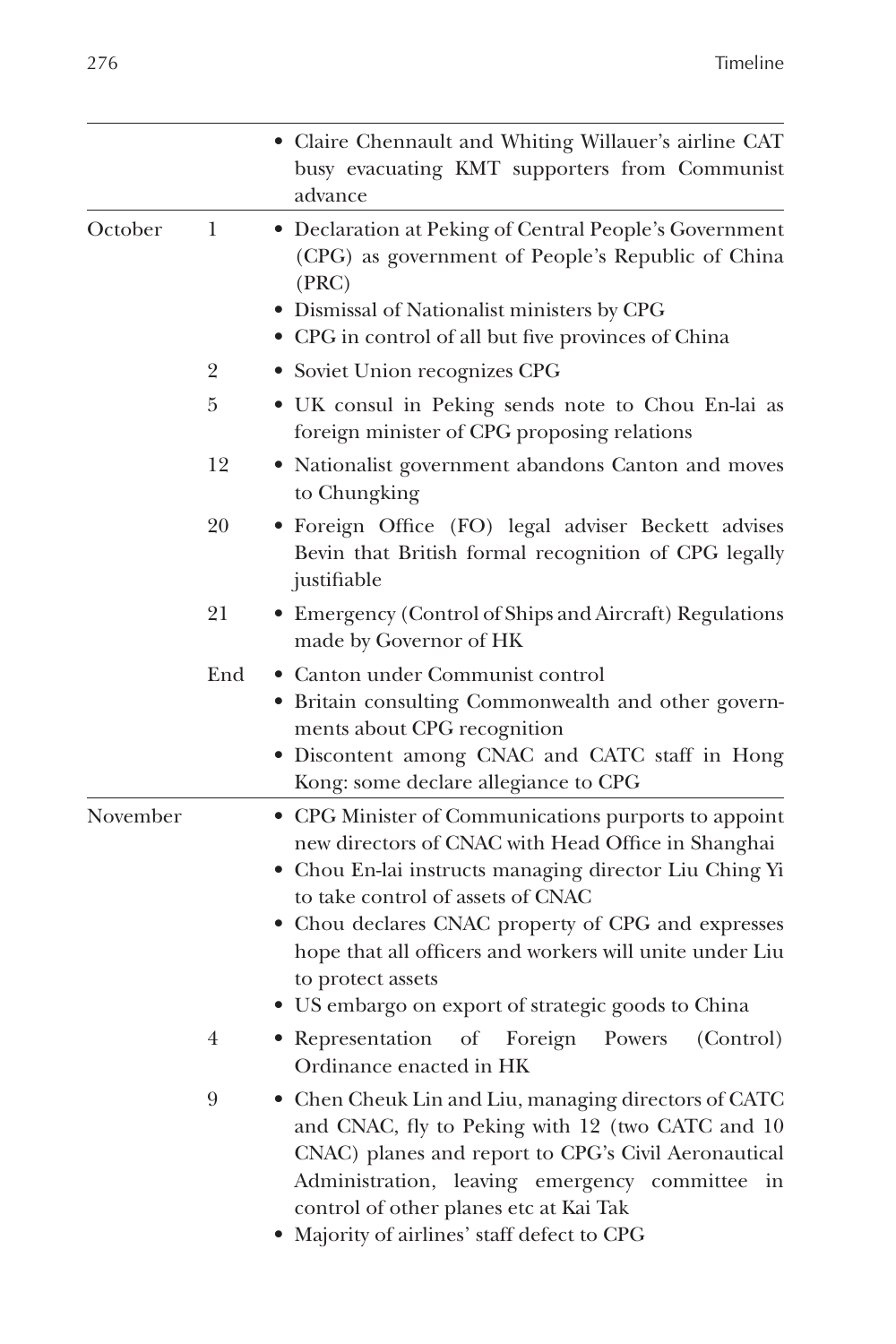- 10 Willauer of CAT flies to Taipei to see KMT air force commanders and Chiang Kai-shek
	- Chou En-lai declares planes 'sacred property' of PRC
- 11 Chiang agrees with Willauer's proposal that CAT act as agent of Nationalists to secure remaining planes
- 12 Chou En-lai (re)appoints Chen and Liu as general managers of CATC and CNAC respectively
	- Chen dismissed by KMT
	- Nationalist Minister of Communications comes to HK from Formosa
	- Nationalist government moves to Chengdu
- 13 Ango Tai appointed Acting President (governor) of CATC by Nationalists
	- Nationalist Minister of Foreign Affairs, George Yeh, informs HK Governor that aircrafts' certificates of registration suspended and aircrew licences of no effect
	- Yeh asks HK authorities to immobilize aircraft and suspend Kai Tak identity permits of CNAC and CATC employees; Governor suggests staff collect permits and return them (not done)
	- Communist employees and sympathizers remain in control of aircraft
- 14 CPG begins to pay airline staff
	- Tai engages law firm Wilkinson & Grist which asks Attorney General of Hong Kong (Griffin) for help in protecting planes; AG suggests firm obtain court order
- 16 Defecting employees dismissed by Tai who hires security guards for planes
	- Willauer and accomplices deflate tyres of planes
- 17 Governor Grantham announces aircraft will not be allowed to depart until Sino-British air agreement clarified
	- Grantham orders removal of guards; employees loyal to CPG retake planes
- 24 CATC begins legal action against 20 named employees/ sympathizers
	- Injunction granted to CATC prohibiting defendants from removing CATC assets and from entering CATC's property at Kai Tak (disregarded)